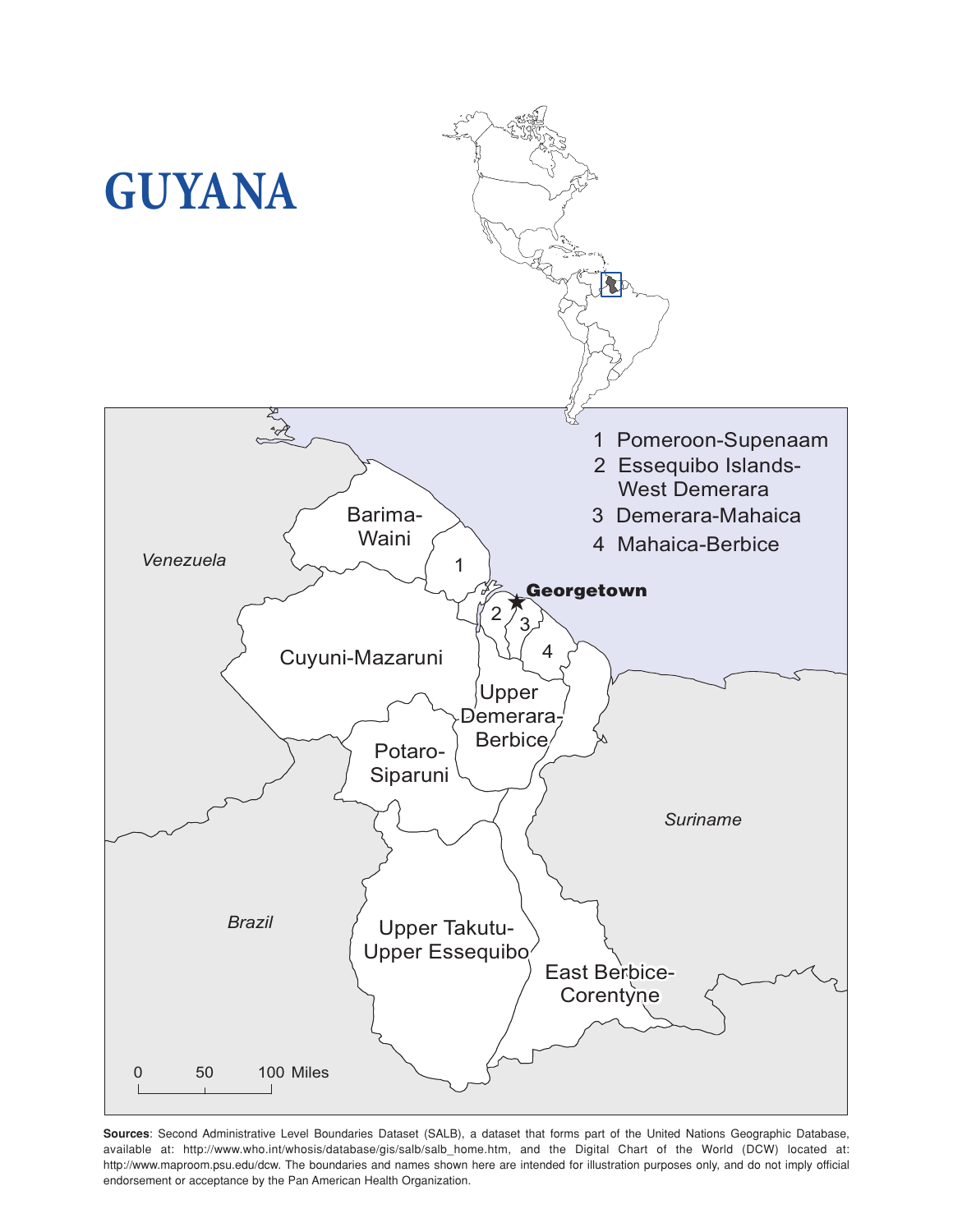I uyana is located on the northeastern coast of South America, where it is bordered by<br>Venezuela to the west, Brazil to the south, and Suriname to the east. It is the only<br>English-speaking country in South America. The cou Venezuela to the west, Brazil to the south, and Suriname to the east. It is the only English-speaking country in South America. The country covers an area of approximately 215,000 km<sup>2</sup> and has an estimated population (mid-year 2006) of 767,000, the majority of whom live along the coastline.

# **GENERAL CONTEXT AND HEALTH DETERMINANTS**

## **Social, Political, and Economic Determinants**

A former British territory, Guyana gained independence in 1966 and became a republic in 1970. The country is a democratic republic functioning under a Westminster system of government. The legislative branch is represented by a unicameral National Assembly comprised of 12 nonelected members and 53 members elected under a system of proportional representation. An Executive President is both the Head of State and Government. The country is divided into 10 administrative regions. The local government structure consists of 10 Regional Democratic Councils (RDC), 65 Neighborhood Democratic Councils (NDC), 6 municipalities, and 76 Amerindian Village Councils. Both regional and local governments play an important role in the provision of public services in Guyana. The RDCs are administratively responsible for the delivery of services such as health and education to their respective populations. Because of its historical and cultural development, Guyana is linked to the English-speaking Caribbean and is a Caribbean Community and Common Market (CARICOM) member, as well as part of the British Commonwealth of Nations.

The economy is based on natural resources. Agriculture, forestry, and fishing accounted for 30.3% of gross domestic product in 2005, with sugar being the main contributor; mining and quarrying accounted for 10.5%, followed by manufacturing (8.0%) and engineering and construction (6.2%). The remaining 45% of the GDP was accounted for by services. During the last five years, Guyana has experienced a number of external and internal shocks that significantly weakened the economy. These setbacks included a continuing decline in export prices for bauxite, gold, timber, and rice, as well as a depreciation in the euro that resulted in reduced values of preferential sugar exports, a public services strike, and rising oil prices. Agricultural production was severely impacted by heavy rains and flooding during the first quarter of 2005. The economy has potential for diversification, and the country depends on the production and export of raw materials, which have very little added value.

The Government seeks to restore confidence in the domestic economy by generating sustained growth, creating new employment opportunities, and protecting the environment. It currently is pursuing a privatization program aimed at improving the efficiency of enterprises, reducing public sector financial and administrative burden, redeploying scarce public resources, and increasing modernization through better management, technology, and new investments.

The country has a high debt burden. In 2001, debt stood at G\$ 32 billion, or 23.4% of GDP. Having qualified for debt relief under the Highly Indebted Poor Countries (HIPC) Initiative, G\$ 3.3 billion was erased by the International Monetary Fund in December 2005 and has been reallocated to health, education, and poverty alleviation programs. Political priorities on the health agenda include providing adequate funding for primary health care programs and basic drugs, low income housing, and water and sanitation infrastructure.

The 10 administrative regions have varying topographical features, population distributions, and levels of development, which in turn influence health status. According to the Economic Commission for Latin America and the Caribbean, almost 90% of Guyana's population lives along a narrow strip of the coastline, which is the administrative, agricultural, commercial, and industrial hub of the country.

The capital city of Georgetown, with 156,000 people, comprises 20.7% of the total population. The interior is sparsely populated with limited health infrastructure. Regions 7 (Cuyuni-Mazaruni) and 8 (Potaro-Siparuni), where much of the mining and quarry sector is located, share the same population density but have populations of 14,682 and 6,000, respectively. Household size declined from 4.7 persons per household in 1991 to 4.1 persons in 2002, indicating a large increase in standing houses. Also, while the household population has grown only 3.3%, the number of households has grown by 20.5%. The largest increase in housing has been in the coastal region that includes Georgetown.

The risk groups most affected by poverty are Amerindians, who are mostly located in the country's undeveloped interior; those of mixed race (a combination of Amerindian, African, Indian,and/or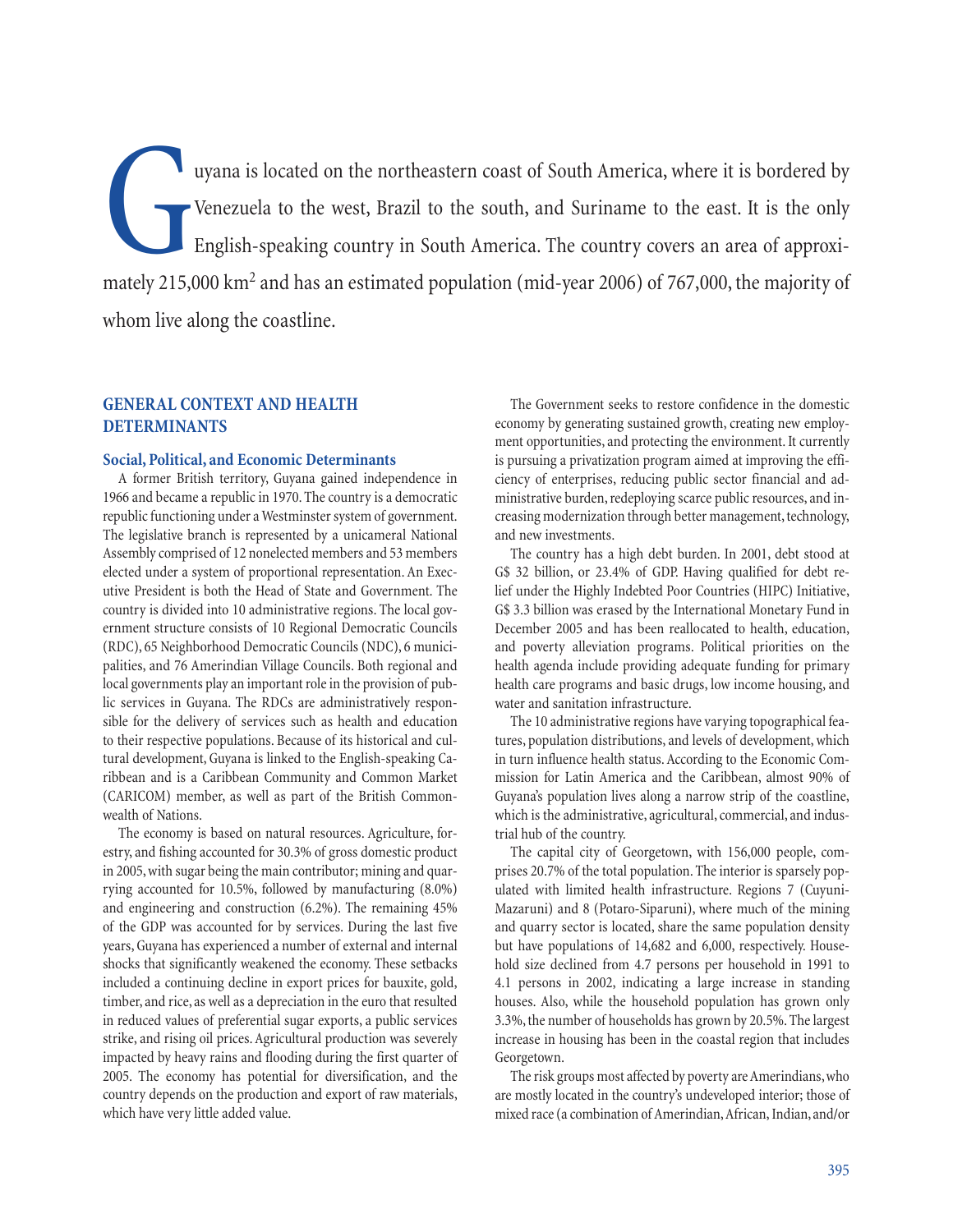European ancestry); and women.Amerindians recorded the highest level of poverty among ethnic groups, while the prevalence of poverty is higher among women than men. In particular, women are paid lower wages and salaries, face major difficulties in accessing credit, experience more serious health problems than do men, and have higher rates of illiteracy.

Poverty reduction is a government priority. The 2002 Poverty Reduction Strategy Paper (PRSP) examined how determinants of health outcomes affect the poor and proposed policies to address them. It also evaluated investments and policies for improving the health of the poor. Health and nutrition are key components within the PRSP. The role of health in development is emphasized in both the PRSP and the National Development Strategy.

The size of the working-age population has continued to grow steadily and accounted for two-thirds of the population in 2002. Almost one-third of this population is involved in duties in and around the home, while 7% attend school. Although males comprise a little more than one-half of the total population, they account for 49.7% of the working-age population. Of working-age males, approximately 7% are attending school, 5% perform home duties, and 2% form part of the institutional population. By contrast, for females of working age, a little over one-half perform home duties, and 7% attend school. The female institutional population is also very small (0.6%) compared to males. Twenty-two percent of the male working-age population is not engaged in any type of activity to earn formal income, compared with 66% of females.

Education is a legal requirement for children from 5 years and 9 months of age to age 14. Approximately 60% of the school-age population (i.e., up to age 18) currently attends school, up from 55% at the previous (1991) census. The highest percentages of school-age children who actually attend school are in the 5–9 and 10–14-year-old age groups. Just over 90% of children in these age groups attend school, which indicates that the Millennium Development Goal (MDG) target for primary school enrollment has been surpassed.

Housing has become increasingly modernized. According to the 2002 census, the percentage of households without toilet facilities stood at 2%, compared to the 3.1% recorded in the 1991 census. Despite the increased use of toilet facilities, these are usually linked to cesspits or septic tanks, given the higher costs associated with the installation and maintenance of sewer systems. Two-thirds of all households, however, continue to use pit latrines, considered by MDG indicators to be an improved sanitation facility. Nearly 80% of all households have access to a source of improved drinking water as defined by the MDG target (i.e., household connection, public standpipe, borehole, protected dug well, protected spring, or rainwater collection). These improvements corroborate estimates by the World Health Organization/United Nations Children's Fund (WHO/UNICEF) Joint Monitoring Program, which estimated that by 2002, 83% of the Guyanese population would have access to improved drinking water and 70% to improved sanitation. Significant inequities exist, however, as regards urban versus rural access to adequate water and sanitation facilities. For every urban dweller without water coverage, there are 1.7 rural dwellers. In the case of sanitation, for every one urban dweller without sanitation means, there are 4.9 rural dwellers. The quality of water supply and sanitation in Guyana is poor. Major problems with services safety, continuity, and reliability persist both along the coastal area and in the severely underserviced hinterland regions. In many distribution systems, water disinfection procedures do not achieve the minimum amount of free chlorine at point of use as recommended by WHO guidelines, resulting in the risk of microbiological contamination. In 2004, water service availability averaged only about 4.3 hours per day. Additionally, the lack of periodic inspection of household connections has allowed inadequate pipe systems to cross-trench with polluted water.

The Government's strategy for the water and sanitation sector is to improve the services level, increase efficiency, and achieve financial sustainability. In 2002, the Guyana Water Authority and the Georgetown Sewerage and Water Commissioners were merged into Guyana Water Incorporated (GWI). In January 2003, a five-year performance-based management contract for GWI was initiated. Since then, GWI's performance has been below target level, although some progress has been achieved in the performance targets for non-revenue water and collection efficiency, customer relations, and commercial services. Numerous challenges to meeting the proposed standards remain due to inherent difficulties in the present system. These include inadequate maintenance procedures and stresses on the system due to overconsumption and wasting. Additionally, the presence of large amounts of iron in the water hampers the chlorination process, clogs pipes, increases the potential for contamination, and raises the pressure needed for water delivery.

Guyana has experienced a prolonged period of violence in which political conflict, race and ethnic tensions, and the narcotics industry all interact. Civilian violence has included that of civilian against civilian, civilian groups against the country's security forces, and security force violence against civilians. The number of murders up to the end of March 2003 (58) was more than triple the figure for the same period in 2002 (17). This upsurge in violence has had economic, political, and social effects that are national in scope.

Guyana's worst natural disaster occurred in January 2005, marked by torrential rains that led to extensive flooding in the capital city and surrounding areas. Fifty-two inches fell—more than seven times the average coastal rainfall (7.3 inches) for January over the past 100 years—affecting almost 85% of the population, and 37% severely. From one to seven weeks, residents along the coast lived in three to five feet of water, in deteriorating environmental conditions that included the accumulation of solid waste and sewage from pit latrines and septic tanks, carcasses of livestock and household pets, and a contaminated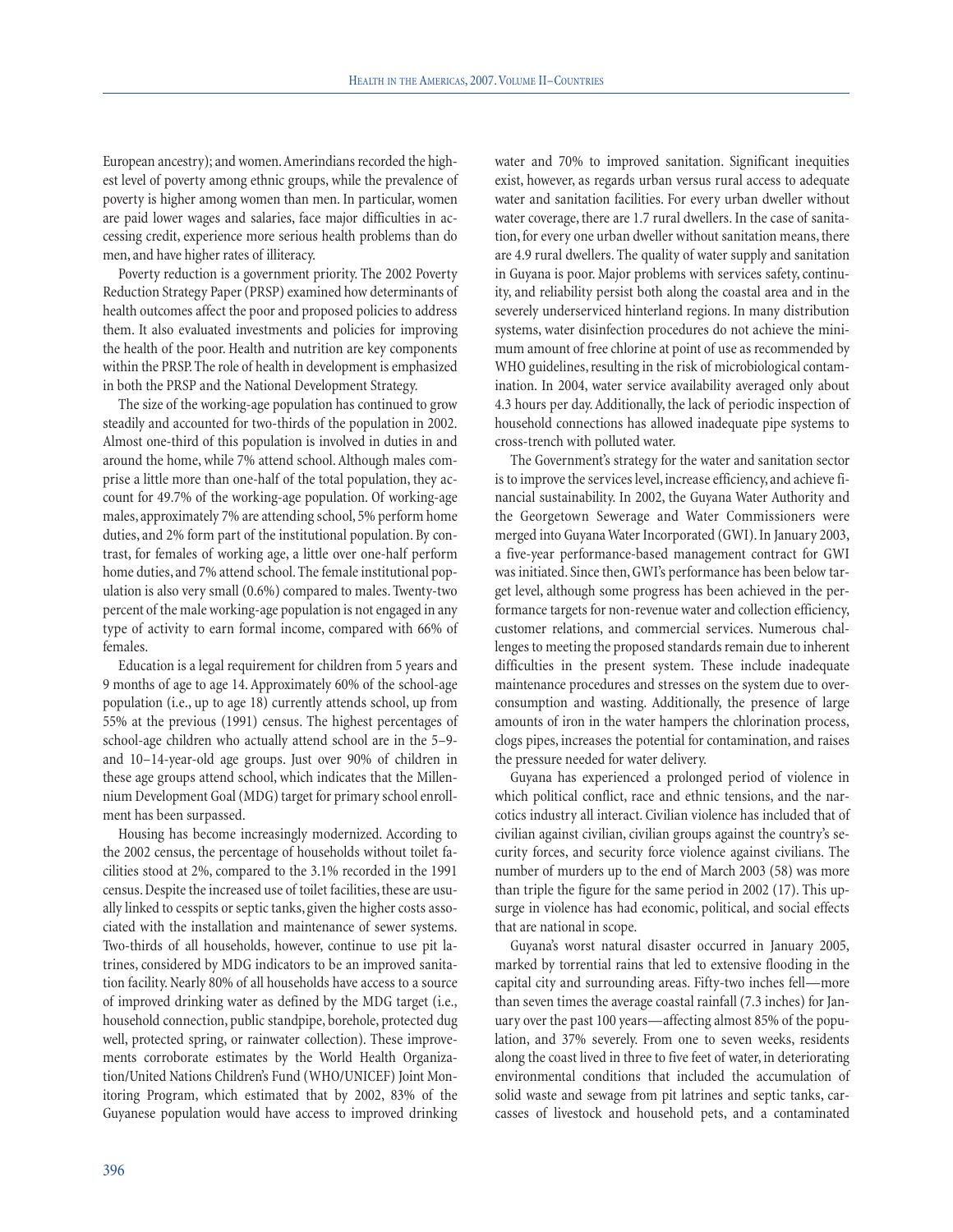drinking water distribution system, all factors which heightened the risk of transmission of water- and vector-borne diseases. The disruption to human life and social development resulted in a GDP loss of 59.5%.

In recent years, the number of safety and quality inspections of fish, poultry, and red meat products for human consumption has increased. In 2005, 582 fishing vessels and large poultry processing establishments were audited and inspected for sanitary conditions and certified. Sixteen fishery establishments were audited, inspected, and monitored, along with a number of small dry shrimp and fish processing facilities and small and medium poultry plants. The Ministry of Health's Food and Drug Department Laboratory conducted microbiological testing on 195 fish and water samples. Daily inspections of poultry meats took place during slaughter days at two large poultry processing plants. Fish and meat products exported and imported through the national airport and other port facilities were monitored and inspected, and foods served to airline passengers were subject to safety inspections.

#### **Demographics, Mortality, and Morbidity**

The 2002 census recorded a population of 751,223, compared to the 1991 census of 723,673. There has been a consistently slow growth rate over the last 15 years. Four of the 10 administrative regions have urban centers; the combined population of these towns and the capital city of Georgetown totaled 213,705 (28.4%) of the population in 2002. The remaining 71.6% of the population is clustered in villages, mostly along the coastal belt, as well as a few other settlements scattered deep in the country's hinterland. The non-Guyanese-born population increased from 0.5% in 1991 to 1.3% in 2002. The majority are from Suriname (27%), Brazil (13%), Venezuela (12%), three countries of the eastern Caribbean—Barbados, Saint Lucia, and Trinidad and Tobago (10.7%)—the United States (7.4%), China (6.8%), the United Kingdom (3.4%), and Canada (2.4%).

Comparisons of 1980 age distribution data with that of the latest census show that the population is beginning to age. Fertility rates based on available data substantiate this, showing total fertility rates approaching the replacement level. The overall malefemale ratio is nearly 1:1. The population distribution of Guyana in 1991 and 2002, by age and sex, is presented in Figure 1.

Guyana has a multiracial population. The 2002 census indicated that Indo-Guyanese represent 43% of the population, Afro-Guyanese account for 30%, and Amerindians account for 9%. There has been a growth in the population of persons of "mixed" heritage (a combination of Indian, African, Amerindian, European, and/or Chinese ancestry), comprising 17% of the population. The remaining population, less than 1%, include those of European and Chinese descent.

The population composition by religious affiliation is led by Hindus (28.4%); others are Pentecostals (16.9%) and other





Christians (17.9%), Roman Catholics (8.1%), Muslims (7.2%), Anglicans (6.9%), Seventh-Day Adventists (5.0%), Methodists (1.7%), Jehovah's Witnesses (1.1%), Rastafarians (0.5%), Bahai (0.1%), no religious affiliation (4.3%), and other (1.3%).

The 2005 total fertility rate stood at 2.5, down from 3.1 in 1999. In 2004, approximately 20% of all births were to women under 20 years of age, with 3% to girls under 16. The Multiple Indicator Cluster Survey (MICS), conducted in 2000 by the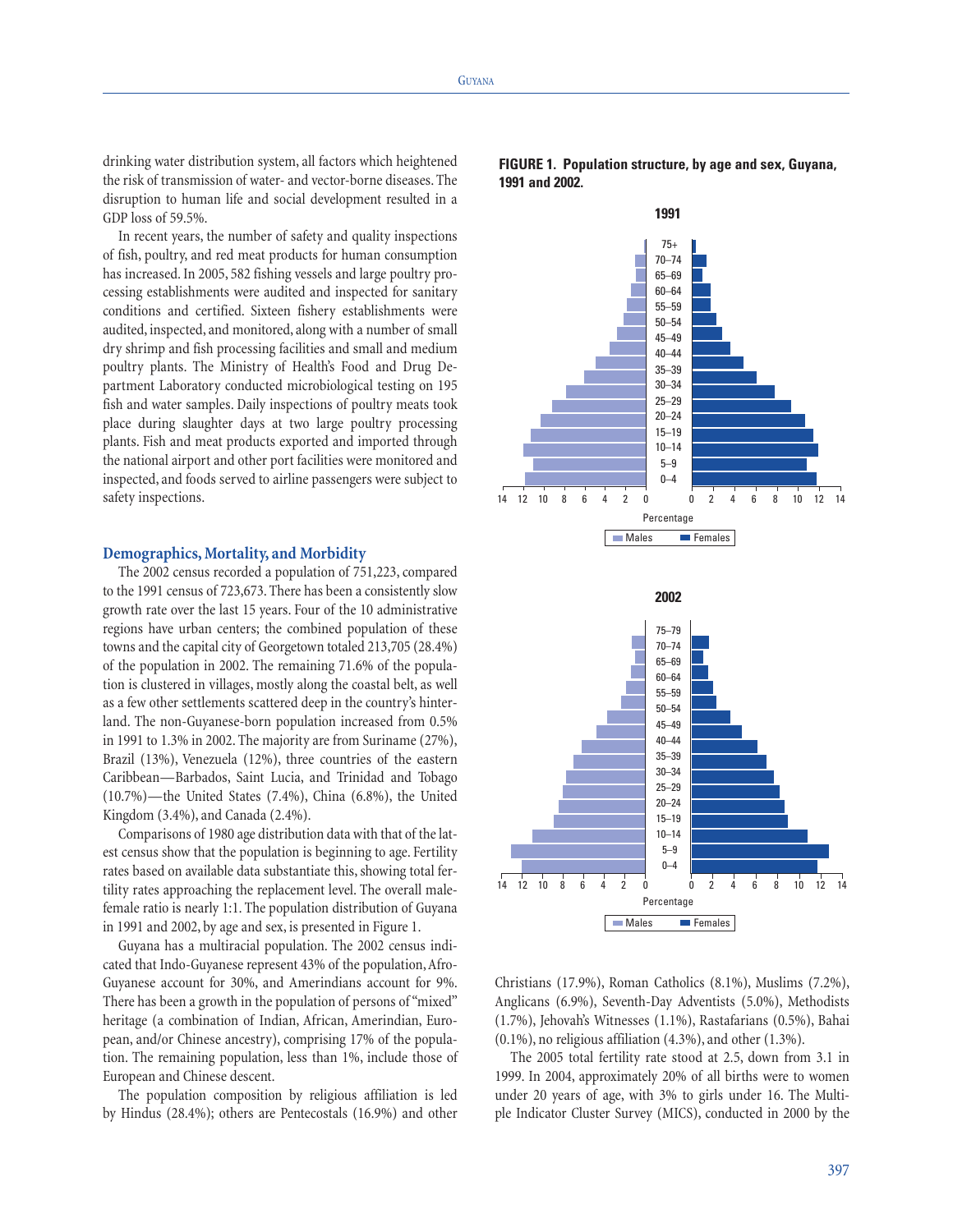Guyanese Bureau of Statistics with funding from UNICEF, showed that birth registration of the under-5 population stood at 96.5%. The proportions of children registered show some variation by age of children and mother's education. Children in the country's interior had lower proportions of registration (86%) compared with the urban coast (99%) and rural coast (98%).

The lack of a sustained growth rate in the Guyanese population reflects the continuing impact of external migration to other CARICOM member countries, the United States, Canada, and the United Kingdom. Data on emigration is difficult to accurately measure, due to violations of visa conditions and undocumented travel across Guyana's overland borders. Thus, actual emigration rates are believed to be higher than those officially reported. There also has been an increase in internal migration from urban to hinterland areas, due primarily to an increase in job-generating activity in the mining and quarrying sector.

Over the 2001–2003 period, there was a total of 14,687 registered deaths (57% of them male and 43% female). Among those with defined causes (98.9%), cerebrovascular diseases ranked first (10.9%), followed by ischemic heart diseases (10.3%), HIV/ AIDS (8.8%), diabetes (7.5%), hypertensive diseases (4.2%), suicide (4.0%), conditions originating in the perinatal period (3.8%), heart failure and complications (3.8%), and cirrhosis or other disorders of the liver (2.9%).

The leading causes of death among children under age 5 were conditions originating in the perinatal period (47.3%), intestinal infectious diseases (11.6%), congenital malformations (10.0%), influenza and pneumonia (6.3%), HIV/AIDS (4.6%), malnutrition and nutritional anemias (3.2%), septicemia (2.1%), events of undetermined intent (1.4%), fluid/electrolyte disorders (1.0%), and land transport accidents (1.0%).

Among children 5–9 years old, land transport accidents accounted for 18.9% of deaths, followed by HIV/AIDS (17.0%), congenital malformations (8.5%), events of undetermined intent (7.5%), and accidental drowning (4.7%).

Suicide was the leading cause of death in the 10–19-year-old age group (17.8%). This was followed by land transport accidents (14.0%), assault (homicide) (7.8%), HIV/AIDS (6.2%), events of undetermined intent (6.2%), congenital malformations (5.0%), vector-borne diseases and rabies (3.7%), influenza and pneumonia (2.8%), accidental drowning (2.5%), malignant neoplasms of lymphoid tissue (2.2%), and status epilepsy seizure (2.2%).

HIV/AIDS (17.7%) was the leading cause of death among adults aged 20–59 years, followed by ischemic heart diseases (7.5%), suicide (7.4%), cerebrovascular diseases (6.6%), diabetes (6.5%), assault (homicide) (5.5%), cirrhosis or other disorders of the liver (4.8%), land transport accidents (4.0%), influenza and pneumonia (2.5%), and events of undetermined intent (2.5%).

Adults 60 years old and older carry the greatest burden of chronic diseases. The leading causes of death in this age group

were cerebrovascular diseases (17.8%), ischemic heart diseases (15.5%), diabetes (10.3%), hypertensive diseases (7.1%), heart failure and complications (6.4%), influenza and pneumonia (5.2%), malignant neoplasms of the prostate (2.6%), cirrhosis or other disorders of the liver (1.8%), chronic lower respiratory disorder (1.7%), and fluid/electrolyte disorders (1.5%).

Overall, these causes accounted for 339,480 years of life lost. HIV/AIDS accounted for the most (14.5%), followed by conditions originating in the perinatal period (12.1%), suicide (6.4%), homicide (4.6%), ischemic heart diseases (4.6%), cerebrovascular diseases (4.3%), land transport accidents (4.2%), diabetes (3.9%), influenza and pneumonia (3.6%), and intestinal infectious diseases (3.4%).

## **HEALTH OF POPULATION GROUPS**

## **Children under 5 Years Old**

This age group accounted for 12% (87,907) of the population in the 2002 census. There has been a decline in the number of live births over the past five-year period, with an estimated 18,537 live births in 2001 and 16,391 in 2004. Trained health personnel attended over 95% of these births, and approximately 90% took place in government hospitals and health centers. The crude birth rate in 2003 was 23.1 per 1,000 population. The most prevalent diseases reported were respiratory tract infections (39.2%), acute diarrheal diseases (18.8%), skin diseases (11.0%), worm infestations (8.9%), accidents and injuries (2.6%), eye infections (2.0%), asthma (1.3%), other oral problems (0.5%), and abscess (0.5%).

The infant mortality rate was 24.7 per 1,000 live births in 2004, with 340 registered deaths among children under age 1. In 2001–2003, an average of 203 infant deaths was registered per year. The infant mortality rate was listed at 17.5 per 1,000 live births in 2003. For the 2001–2004 period, hypoxia (22%), intestinal infections (18%), other perinatal conditions (13%), acute respiratory infections (11%), and congenital anomalies (9.8%) were the leading causes of mortality. The main causes of infant deaths are conditions originating in the perinatal period and respiratory problems of the newborn.

For the 2003–2004 period, the leading causes of infant deaths were respiratory disorders in the perinatal period (33%), bacterial sepsis of the newborn (11%), congenital malformations (11%), hemorrhagic and hematological disorders of fetus or newborn (6.5%), acute respiratory infections (5%), slow fetal growth (4.1%), intestinal infectious diseases (5.6%), newborns affected by obstetric complications (4.3%), nutritional deficiencies and nutritional anemia (2.8%), HIV-related conditions (2.9%), and all other causes (13.6%).

The neonatal mortality rate was 15 per 1,000 live births in 2004, with 72.3% of babies who died in the first year of life dying within 28 days of birth. Low birthweight is the greatest risk fac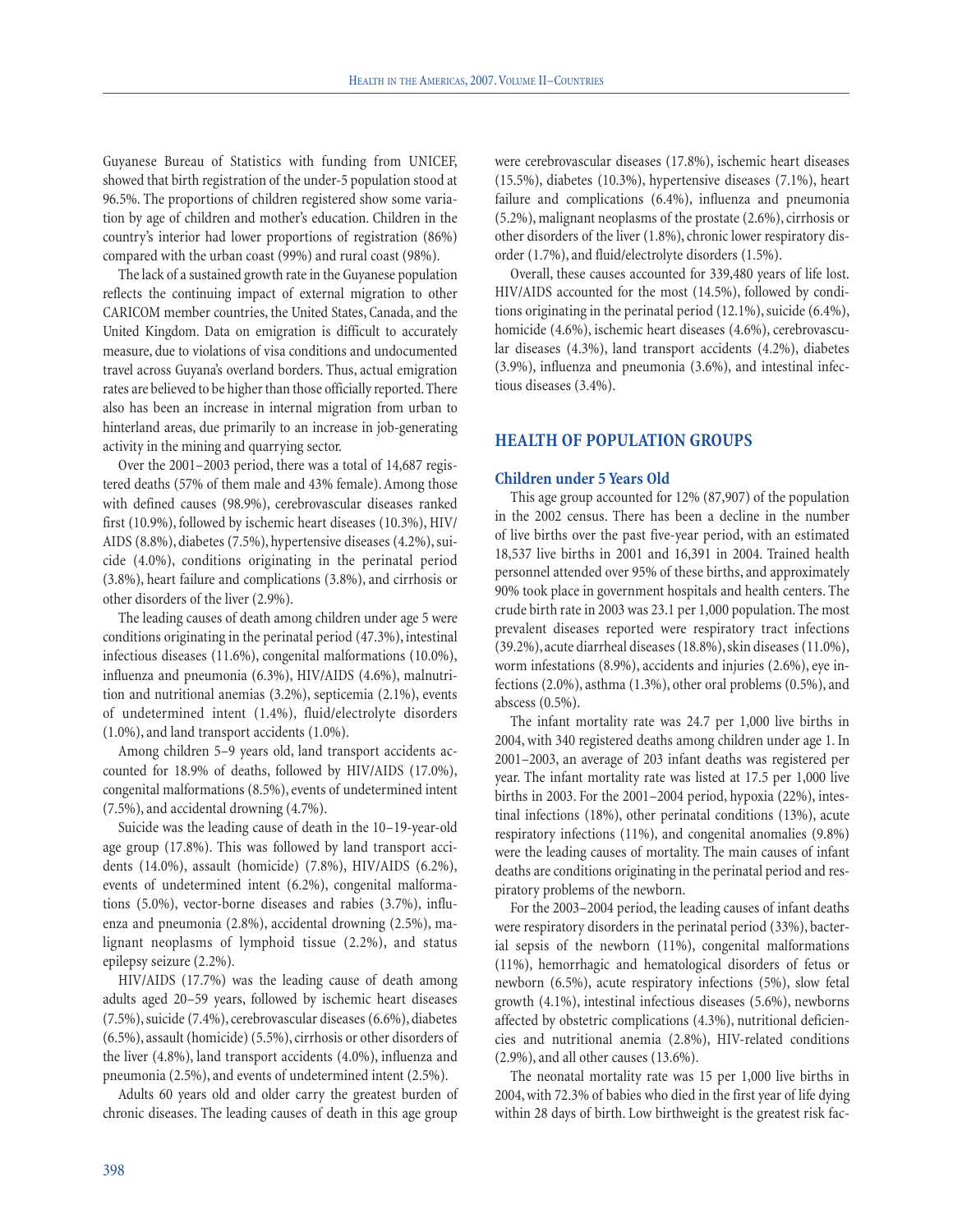tor for neonatal mortality. In Guyana's primary referral hospital, the Georgetown Public Hospital Corporation, 12.7% of all newborns were of low birthweight  $(< 2,500 \text{ g})$ , 1.5% of the newborns were of very low birthweight (< 1,500 g), and 0.6% had extremely low birthweight (< 1,000 g). The percentage of low-birthweight newborns declined from 18% in 2001 to 15% in 2004. The most recent five-year analysis of neonatal mortality at this hospital showed a 10% decline.

Premature babies made up 4% of all births, and neonatal sepsis occurrence in hospitals was low (0.7%). In 2004, the main reasons for infant visits to outpatient clinics at hospitals and health centers were acute respiratory infections (53.1%), skin disorders (8.1%), and scabies (7.0%).

The mortality rate for children under age 5 was 72 per 1,000 live births. The number of children in this age group who died during the 2001–2004 period was 414. The leading causes of death among 1–4-year-olds during the 2003–2004 period were intestinal infectious diseases (13%), acute respiratory infections (10.2%), undetermined injury (6.1%), congenital malformations (10.7%), HIV/AIDS (10.8%), and land traffic accidents (6.3%). Among 1–4-year-olds, acute respiratory infections (42%), helminthiasis (13%), skin conditions (8.0%), and accidents (5.5%) were the main reasons for visits to outpatient clinics.

The prevalence of moderate malnutrition from 2000 to 2004 was slightly lower in the age group of 0–11 months (12%) than in the age group of 12–23 months (15%). Only 0.8% in the first age group and 0.4% in the second age group were severely malnourished.

# **Children 5–14 Years Old and Adolescents 15–19 Years Old**

There were 95,723 children (12.9%) in the 5–9-year-old age group in the 2002 census; adolescents aged 10–14 years accounted for 10.8% (80,140), while 15–19-year-olds accounted for 8.9% (66,042). The 2004 Global School-based Student Health Survey focused on students in both primary and secondary schools. Fifty-one percent of those surveyed were females, and 49.0% were males. Results showed that 8.9% were overweight, with no difference between female and male students. The majority of those affected by this problem were in the 13–15 years age category. As many females as males (11.4% of all students surveyed) were at risk of becoming overweight. Three in four students practiced good dietary behavior. Hunger, though a small problem among these students (7.8%), was higher among male students (8.0%) than females (7.4%), but more pronounced among younger students (ages 13–15).

On an average, one in four students reported finding themselves in situations involving violent behavior (bullying, threats, use of weapons, physical fights). Many more males (1 in 3) than females (1 in 5) reported they had directly experienced a confrontation. One in two students was severely injured as a result of accidents.

The incidence of cigarette smoking and the use of other tobacco products were relatively low, being 7.0% and 8.0%, respectively; the male-to-female ratio was 3:1. One in two students attempted to quit smoking. Nearly one in three students consumed alcohol, while one in nine used drugs. One in two males and one in four females consumed alcohol, while one in six males and one in 17 females used drugs.

Only 69% of students (with more females (73%) than males (65%)) were taught about the benefits of a healthy diet, and only 47% of students were taught the importance of washing their hands.

Twenty-five percent of students had had sexual intercourse; 23% had had their first sexual experience between the ages of 13 and 15, and 39% had done so by age 16 or older. In addition, 16% of students had had sexual intercourse with multiple partners, with almost half of the females and three-quarters of the males surveyed having more than one partner. While the condom was the most common form of contraception (74%), overall contraceptive use was 76% among adolescents under age 15 and 71% among those 16 or older. Other methods of birth control were used, but the rate was relatively low (5.4%) and they were more frequently used by younger students than by older ones. In spite of the overall high rate of use of condoms and other methods of birth control, one in 26 female students became pregnant, while one in 10 male students claimed that they had made their partner pregnant.

## **Adults 20–59 Years Old**

The leading causes of death among males ages 20–59 for the 2001–2003 period were HIV/AIDS, with 653 deaths, or 16.4% of the total deaths defined by cause among males in this age group; followed by suicide, with 382 deaths (9.6%); ischemic heart diseases, with 324 deaths (8.1%); diabetes, with 168 deaths (4.2%); events or injuries of undetermined intent, 128 deaths (3.2%); and tuberculosis, 122 deaths (3.1%). The leading causes of death among females ages 20–59 years of age for the same period were HIV/AIDS, with 456 deaths, or 20.1% of the total deaths defined by cause among females in this age group; diabetes, with 237 deaths (10.4%); cerebrovascular diseases, with 181 deaths (8.0%); ischemic heart diseases, with 146 deaths (6.4%); malignant neoplasms of the uterus, with 91 deaths (4.0%); suicide, with 83 deaths (3.7%); heart failure, with 68 deaths (3.0%); malignant neoplasms of the breast, with 65 deaths (2.9%); hypertensive diseases, with 61 deaths (2.7%); and cirrhosis of the liver, with 58 deaths (2.6%).

### **Older Adults 60 Years Old and Older**

This age group increased from 3.9% in 1980 to 5.4% in 2002, another indication that the population is aging. The leading causes of death defined by cause among males 60 years old and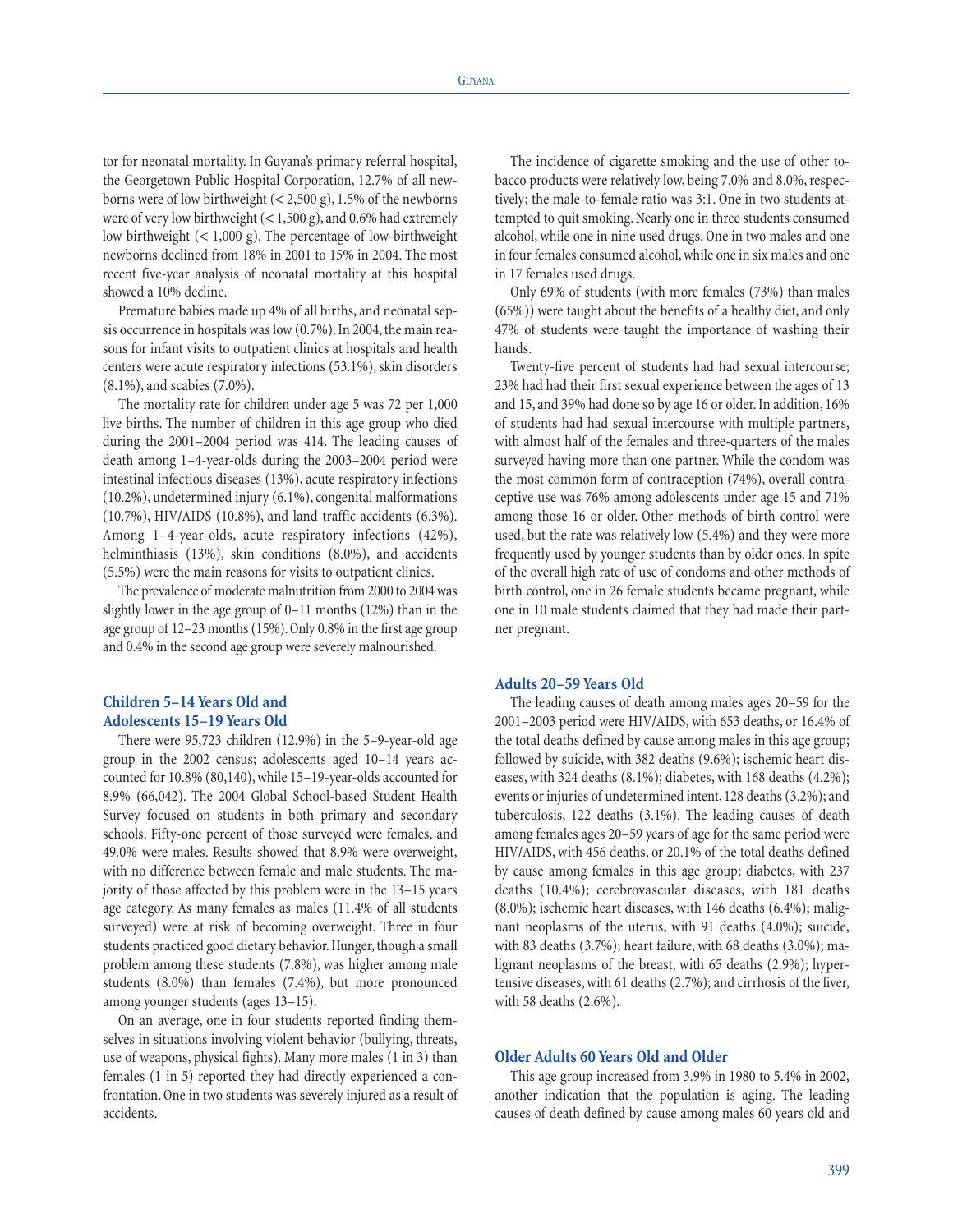older for the 2001–2003 period were cerebrovascular diseases, with 595 deaths, or 17.7% of the total deaths among males in this age group; ischemic heart diseases, with 539 deaths (16.0%); diabetes, with 254 deaths (7.6%); hypertensive diseases, with 194 deaths (5.8%); heart failure, with 188 deaths (5.6%); influenza and pneumonia, with 182 deaths (5.4%); malignant neoplasms of the prostate, with 170 deaths (5.1%); cirrhosis and other diseases of the liver, with 91 deaths (2.7%); chronic lower respiratory diseases, with 71 deaths (2.1%); and tuberculosis, with 54 deaths (1.6%). The leading causes of death defined by cause among females 60 years of age and older for the same period were cerebrovascular diseases, with 562 deaths, or 17.9% of the total deaths among females in this age group; ischemic heart diseases, with 471 deaths (15.0%); diabetes, with 419 deaths (13.3%); hypertensive diseases, with 268 deaths (8.5%); heart failure, with 226 deaths (7.2%); influenza and pneumonia, with 154 deaths (4.9%); disorders of fluids and electrolytes, with 56 deaths (1.8%); malignant neoplasms of the uterus, with 50 deaths (1.6%); malignant neoplasms of the breast, with 46 deaths (1.5%); and diseases of the urinary system, with 41 deaths (1.3%).

# **The Family**

Nearly three-quarters of all households are headed by males. Family planning services are offered at health facilities, and contraceptives are available at all maternal and child health clinics. However, prevalence of contraceptive use among women aged 15–49 who are married or in long-term, single-partner relationships remains low at 37.5%. The Guyana Responsible Parenthood Association Report for 2004 indicated that oral contraceptives are the most frequently dispensed contraceptive in the country's maternal and child health clinics (58%), followed by condoms (23%), injections (17%), intrauterine devices (1.3%), and spermicides (0.6%).

According to the MICS, overall 81% of pregnant women received antenatal care from skilled personnel, with 90% of women from the coast—particularly the urban coast—receiving this care and only 49% of women in the hinterland areas. Approximately 95% of all deliveries were conducted or attended by trained personnel.Again, there was significant regional disparity, with only 43% of all births in the interior being attended by a trained professional.

Of the 46 deliveries by HIV-positive pregnant women, 61% (28) of the women and 78% (36) of the babies received nevirapine. Of the 46 babies born with HIV/AIDS during the reporting period, 29 (63%) received breast milk substitutes, 2 were breastfed, 2 received mixed feeding (breast milk and formula), and the feeding choice for 9 babies is unknown. There was one stillbirth and 3 deaths from other causes.

There was a decline in the maternal mortality ratio over the 2000–2004 period from 133.3 per 100,000 live births (25) to 115.9 per 100,000 live births (19). For the 2000–2005 period, approximately 119 deaths of women due to obstetric complications were reported. The leading causes of maternal death in the two largest maternity wards in Guyana, which represent the majority of the maternal deaths recorded in this country, were: hemorrhages (32%), hypertensive diseases of pregnancy (21%), puerperal sepsis (13%), ectopic pregnancy (2%), and malaria (2%). There were 19 registered deaths reported by hospitals, attributed to hemorrhage during pregnancy and/or childbirth, hypertensive disorders during pregnancy, complications of labor and the puerperium, and existing medical conditions prior to pregnancy, including cardiac and respiratory problems.

While abortions are legal in Guyana, no services are available in public hospitals for elective abortion. The hospitals will provide care to patients with incomplete abortion in progress, proceeding with evacuation. There is also a relatively high number of women who seek health services with complaints of vaginal bleeding due to self-medication with prostaglandins (Cytotec). Maternal death rates due to abortion are low due to the ability of hospital maternity ward staff to effectively manage abortion situations. Between January and April 2005, a situational analysis was carried out at each of the country's two largest maternity wards. Findings revealed hospital deficiencies in the follow-up and complete utilization of protocols and in the standards and procedures for the management of pregnancy, childbirth, puerperium, and newborn care.

Breast-feeding is a traditional practice. For more than 90% of deliveries attended in the maternity wards, mothers begin breastfeeding within the first hour after giving birth. Seventy percent of newborns are exclusively breast-fed during the first month of life, while only 47% are exclusively breast-fed at four months. Ensuring skin-to-skin contact immediately following delivery is another traditional practice that occurs in nearly all births in both maternity wards.

#### **Workers**

A 2004 survey of 133 working children in eight commercial communities found that most were involved in marketplace vending, agricultural, or fishing activities. While most appeared to be in reasonable health, a variety of the tasks they were required to perform raised safety and health issues. For example, the regular lifting of heavy objects increased their risk of back disorders and other injuries. They additionally reported being subjected at times to physical and sexual abuse, in the latter case thereby increasing their exposure to HIV/AIDS and other sexually transmitted infections. The children generally only sought medical care when their health problem had become a serious concern, indicating that many less pressing health issues went undetected and thus untreated.

In 2004, the total number of accidents reported to the Ministry of Labor's Occupational Safety and Health Division was 2,202, including 2,198 nonfatal accidents. The fatal accidents ranged from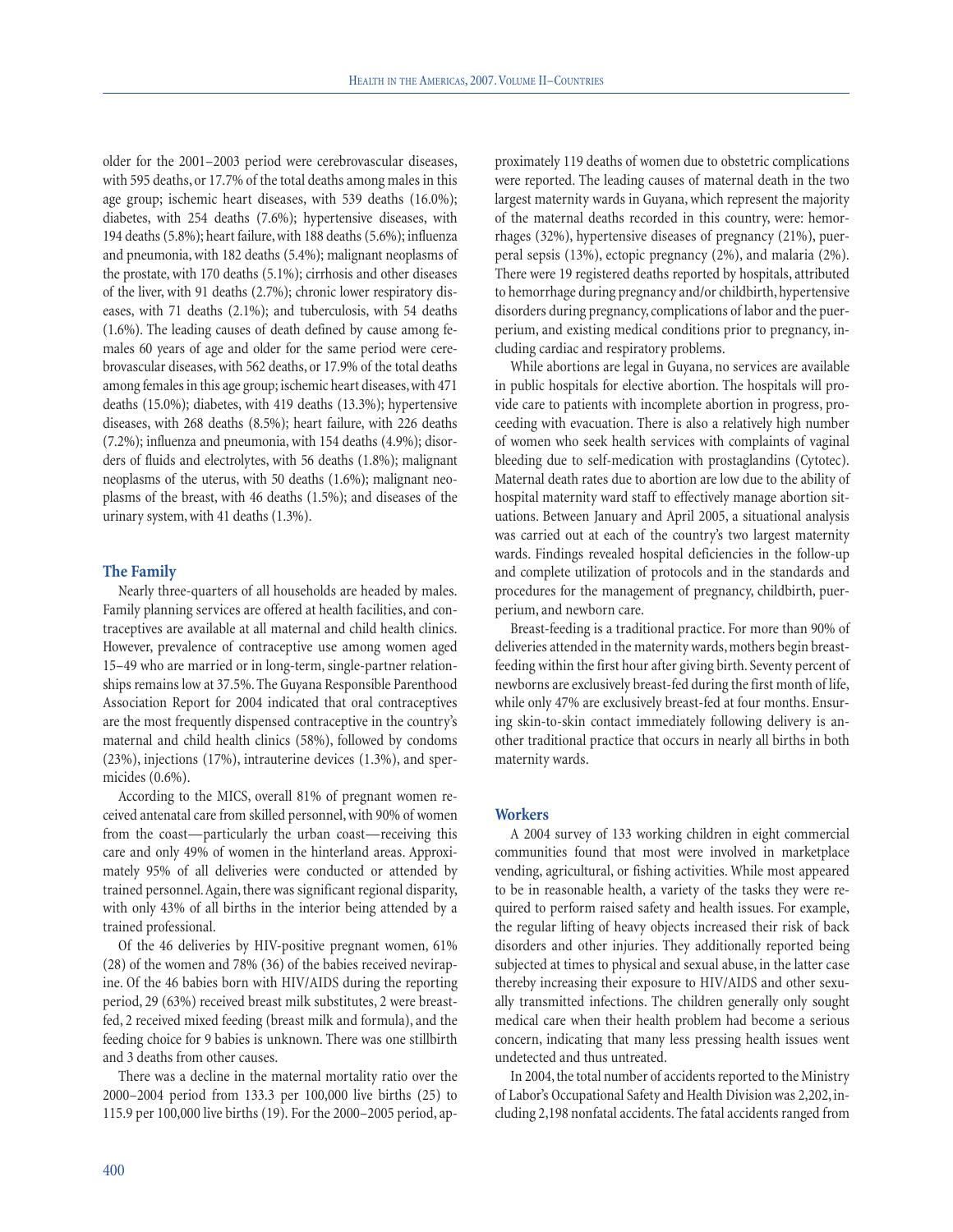14 in 2000 to 4 in 2004. Ninety-five percent of the nonfatal accidents in 2004 occurred in the agricultural sector, and about 2% occurred in the manufacturing sector. Despite the lack of data regarding work-related exposure to toxic pesticides, the extensive use of chemicals in agricultural enterprises indicates that this poses a significant threat to workers' health. Inadequate procedures for waste disposal, including chemicals, represent another risk factor to the health of Guyanese workers. Informal recycling takes place at the main landfill in Georgetown, which employs 121 persons who are exposed to a variety of safety risks and unhealthy conditions.

## **Persons with Disabilities**

The 2002 census identified 10,876 persons living with a disability (2.2% of the total population). A survey conducted in four of the country's administrative regions and based on a sample of 1,500 persons with disabilities found that 14% were totally socially excluded. Access to health services differed by type of impairment; those with physical and hearing impairments had better access to services (72% and 55%, respectively) than those with a hearing/speech impairment (44%) or learning impairment (27%). The survey also showed barriers in accessing health services in the hinterland (only 20–40% of the respondents in these regions had access to any type of rehabilitation services).

#### **Ethnic Groups**

Amerindians, the predominant population group throughout most of the country's interior, are also the poorest social sector and exhibit some of the lowest health indicators in Guyana. Malaria is a serious health concern; 60% of all reported cases occur among the Amerindian population. Other health problems disproportionately affecting this group include dental caries, snake bites, scabies, worm infestation, substance abuse, and HIV/ AIDS. At the same time, Amerindian women are at a higher risk of poor maternal health since fewer births in the interior are attended by trained health care workers. Community health workers are often the only type of providers serving the interior's population, and their work is hampered by transportation difficulties, lack of refrigeration, and staff shortages.

### **Other Groups**

Gold mining communities, located in Guyana's remote interior, are characterized by rapid population growth due to the influx of miners and those who provide services to them, as well as the lack of basic sanitary and waste disposal facilities. These conditions create the ideal setting for the emergence of vector-borne and other diseases.

Mining impacts on the physical and social environments of all surrounding areas and adversely affects population health. Some of these factors are directly related to mining activities, such as chemical runoff into the water supply and the presence of unfilled pits of water that encourage mosquito breeding, while others are related to the social circumstances surrounding mining, such as temporary living accommodations without adequate sanitary facilities and transient relationships involving risky sexual behaviors. The social impact of mining is further seen in the imbalance of males to females in all mining communities, in the weakness of the family structure manifested by the high levels of unattached adults, and in the relative poverty that persists in the face of wealth generated in mining activities.

More than 50% of miners are affected by malaria. Campsites and housing for mining operations are usually situated in remote, forested areas, often otherwise uninhabited and with very difficult and often dangerous access. Despite these circumstances, antimalarial drugs are easily available through mining concessions.

# **HEALTH CONDITIONS AND PROBLEMS**

#### **COMMUNICABLE DISEASES**

#### **Vector-borne Diseases**

**Malaria** is a major public health problem and remains endemic in the interior regions, particularly affecting the Amerindian population. For 2005, a total of 38,984 new cases were reported, of which *Plasmodium falciparum* represented 39% and *P. vivax* 54%. The average annual parasite index in 2005 was 173.95, while the percentage of malaria risk areas stood at 21.5%.

Since 2003, *P. malariae* strains have been diagnosed, corresponding to approximately 3% of all new cases. The majority of these cases (73%) occur in male adults. Malaria often goes untreated, especially in children, and many people have multiple episodes per year. Bed nets are used by 61% of children under age 5, but only 11% of the nets are treated with insecticide. Malaria is also thought to be a major contributory factor to anemia in women and children.

Since 2000, surveillance of **dengue fever** has improved, although weaknesses remain in overall case reporting and in reporting of circulating serotypes. In 2002, the largest number of cases (202) was recorded, and serotype 3 was identified. Information on the circulating serotypes for 2003 is not available. There have been only 2 reported cases of **dengue hemorrhagic fever** (DHF), both occurring in 2002. For the 2001–2005 period, there were no registered deaths due to DHF.

There were no reported cases of **leishmaniasis**,**schistosomiasis**, or **Chagas' disease** during the 2001–2005 review period. Clinical observations in some patients with cardiomegaly suggest the possible existence of cases of Chagas' disease; however the vector's presence has not been demonstrated, especially in the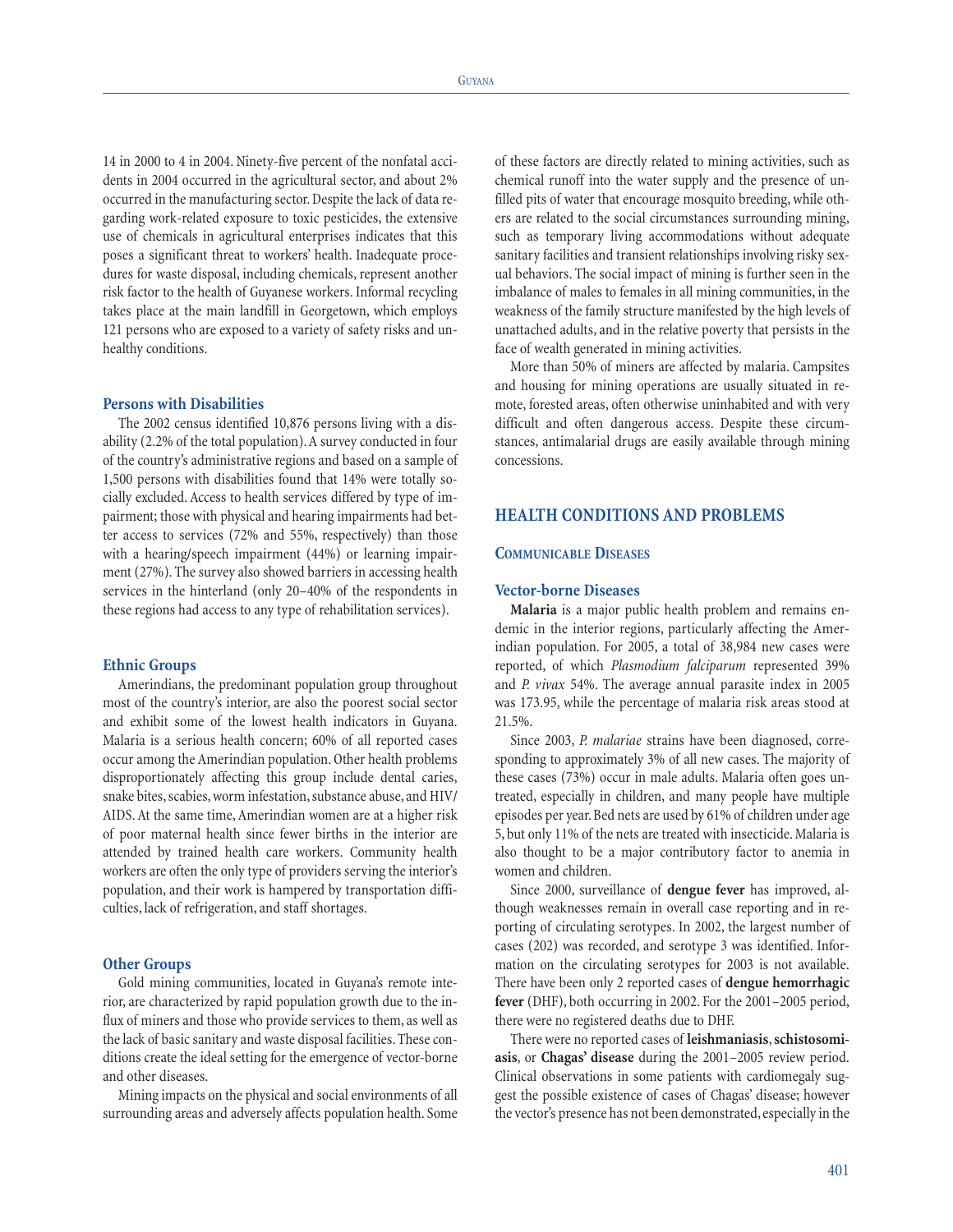coastal areas where the greatest percentage of the population is concentrated.

Surveys in 2001 demonstrated that more than 90% of Guyana's population is at risk of infection with **lymphatic filariasis**. In 2003, sentinel sites were established to monitor the effectiveness of salt fortified with diethylcarbamazine (DEC) in reducing transmission and prevalence of lymphatic filariasis. Evaluation of the two sentinel sites with the highest prevalence of lymphatic filariasis, using a baseline circulating filarial antigen card, showed 35% for Georgetown and 18% for New Amsterdam, while microfilaremia prevalence for these two areas was 11.4% and 2.6%, respectively.

#### **Vaccine-preventable Diseases**

The immunization program in Guyana—which includes BCG, DPT, OPV, and MMR—has been very successful, with more than 80% of children receiving all the recommended vaccinations (excluding MMR) during the first 12 months of life. MMR vaccine is administered between 12 and 23 months of age, and an average of 91% of all children received it before age 23 months during the 2001–2005 period. DPT3 average coverage was 90% for the same period.Among children under age 1, BCG and OPV3 coverage averaged 94% and 92%, respectively, between 2001 and 2005. The pentavalent vaccine of DPT, hepatitis B, and *Haemophilus influenzae* type b (Hib) was introduced in 2001, and average coverage over the same five-year period was 90%.

There have been no confirmed cases of **measles**. The vaccination coverage for MMR and yellow fever was over 88%. Yellow fever vaccine continues to be part of the routine immunization schedule for children aged 12–23 months. The Expanded Program on Immunization national coverage from January 2004 to December 2005 revealed that coverage of children under age 1 for all antigens was more than 90%. **Poliomyelitis** has been eliminated, and there have been no confirmed cases of **neonatal tetanus**.

### **Intestinal Infectious Diseases**

Statistical data from the Ministry of Health indicate that sections of the population in all 10 of Guyana's administrative regions are infected with **intestinal worms**. There have been no reported cases of **cholera** since the 1992–1993 outbreaks.

## **Chronic Communicable Diseases**

The incidence of **tuberculosis** (TB) has continued to increase, particularly since 2000. Coverage with the Directly Observed Treatment, Short Course (DOTS) strategy increased from 6.0% in 2000 to 42% in 2004; however, decentralization of the TB control program to the primary care level has not been achieved.

Mortality rates have also increased, from 3.6 in 2001 to 5.3 in 2004, as seen in Figure 2; this situation has been associated with TB/HIV coinfection.The TB notification rates and HIV prevalence rates in adults for the 1984–2004 period are presented in Figure 3.





**FIGURE 3. Tuberculosis notification rate and HIV prevalence in adults, Guyana, 1984–2004.**



The incidence rate is significantly greater in males, and the most affected age group is the 25–44-year-old population, with men contributing 57.7% of the cases and women 48.3% in 2004.

The TB new cases detection rate with  $ss + is$  still low, only reaching 27% in 2004. The cure rate of the case cohort under DOTS coverage in 2003 reached only 57%, diminishing in comparison with the rates for the two previous years, which had been 90% and 85%. In the areas not covered with the DOTS strategy the cure rate in 2003 was 50.9%, higher than that reached in the two previous years.

The prevalence of **Hansen's disease (leprosy)** increased from 0.9 in 2000 to 1.2 in 2004; the incidence rate also increased from 0.4 in 2000 to 0.5 in 2004, both increases in the indicators due to multibacillary forms. An average of 12% of the new cases presented with degree II disabilities at the time of diagnosis, indicating a late diagnosis. Self-referred cases accounted for 44.7% of the cases diagnosed; 21% were diagnosed through examined contacts; and 14.7% were patients referred by other health services for leprosy consultation.

## **Acute Respiratory Infections**

Acute respiratory infections (ARI) continue to play an important role in Guyana's morbidity and mortality patterns, occupying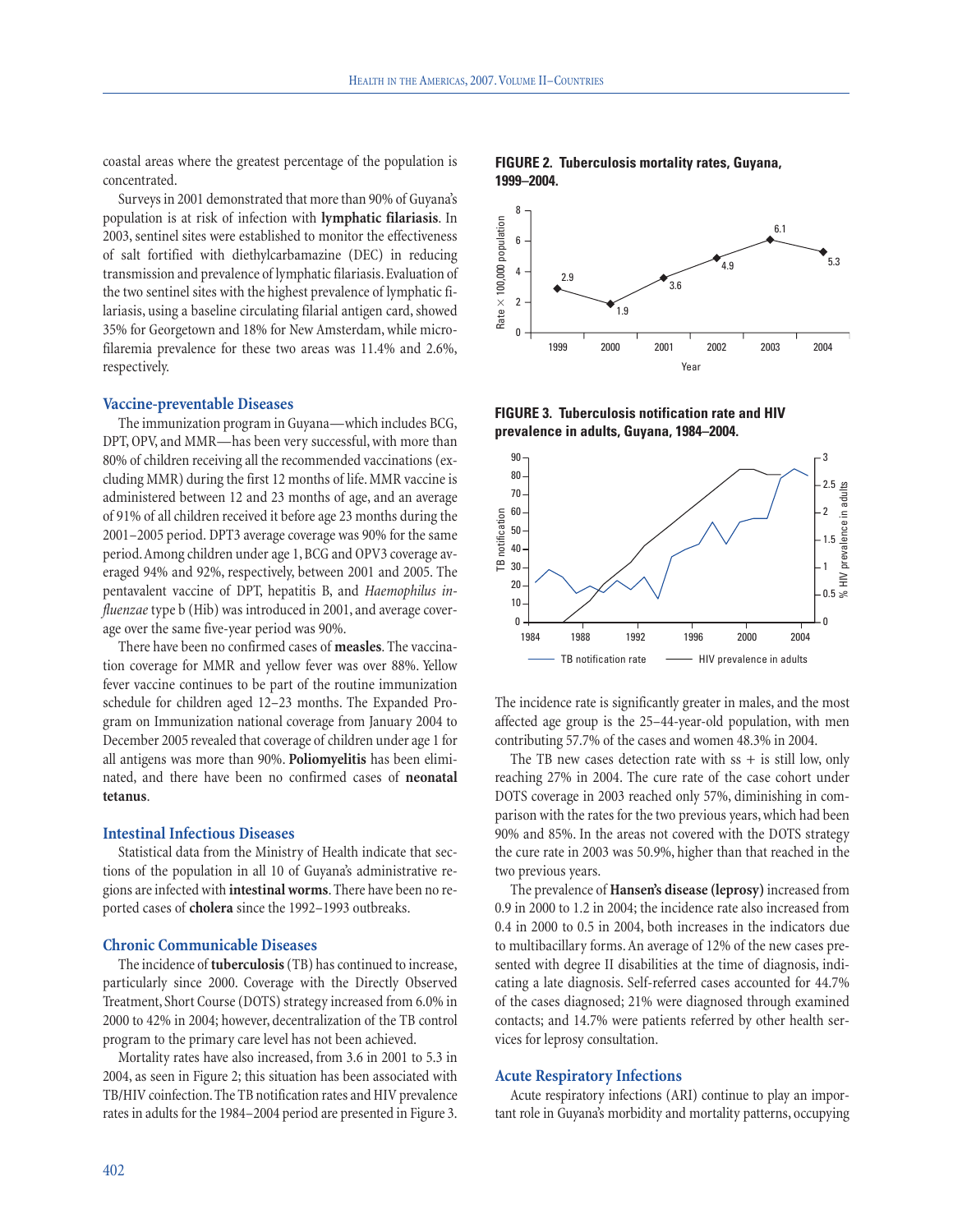first place in terms of the demand for health care services.Around 50,000 ARI cases are recorded annually; of these, more than 2,000 require hospitalization, and an average of 200 people die annually from ARIs. In 2003, 48,629 first visits to care were recorded, representing a rate of 6,553 per 100,000 population. In 2004, the number of visits increased to 53,262, with a rate that increased to 7,111 per 100,000 population.ARI mortality rates were 23.8 per 100,000 population in both 2003 and 2004. ARIs were the seventh leading cause of mortality in the under-1-year-old age group in 2003 and the fifth leading cause for this age group in 2004. They were the third leading cause in children ages 1–4 in 2003–2004.

#### **HIV/AIDS and Other Sexually Transmitted Infections**

By the end of 2004, there were 7,512 officially recorded cases of persons testing positive for HIV, and the Joint United Nations Program on HIV/AIDS estimated that there was an adult prevalence of HIV infection of about 2.5% (range: 0.8%–7%) at that time. The findings of surveillance studies conducted among vulnerable populations suggest a stabilization of the epidemic. This is supported by reported cases and incidence data for the period between 1987 and 2004. With greater accessibility to health care centers offering voluntary counseling and treatment, more testing for HIV is being carried out by both the public and private sectors and nongovernmental organizations. Underreporting was a serious problem in the early years of the epidemic, and while significant underreporting remains a problem, this issue is gradually being addressed. In spite of increased testing, the number of new recorded cases remained relatively stable between 2001 and 2005. Data demonstrate that while men were more affected than women in the epidemic's early years, there is an increasing feminization of the epidemic, and today more women are recorded as being HIV positive than men, especially in the 15-to-24-year-old age group, which is the only one that recorded more female than male HIV infections during 2001– 2004. More than 90% of the recorded cases occur among those between the ages of 15 and 49.

A government-sponsored program to prevent mother-to-child transmission of HIV (PMTCT) began in 2001 at 11 pilot sites and has grown to 56 sites in 8 of the country's 10 administrative regions. Since November 2001, more than 21,000 women have been offered testing and more than 18,000 have accepted. Uptake increased from 67% in 2002 to 94.6% in 2005.Almost 50% of pregnant women have access to PMTCT.

In 2005, the number of persons accessing the antiretroviral treatment program accelerated, rising from 13 per month at the beginning of the year to 23 per month by the end of the year, with a total of 986 persons on treatment in the national program. Laboratory services have expanded to include CD4 and viral load testing. These improved testing services have contributed to more informed decision-making and have resulted in significant clinical and immunological improvement for HIV-positive patients and those diagnosed with AIDS.

The number of annual AIDS-related deaths has slowed down and appears to have stabilized. Following a sharp upturn in the number of deaths between 1999 and 2000 (302 to 483), the crude death rate decreased to 49.8 in 2003, with the number of deaths remaining stable at 314.

#### **Zoonoses**

A suspected human case of **rabies** was reported in 2001. In 2003 and 2004, 22 clinical diagnoses of rabies in cattle were reported. No cases in dogs were reported for those years. In May– June 2004, an outbreak of equine encephalitis was detected. Approximately 25 animal deaths were reported, and 3 human cases with symptoms were confirmed by the Caribbean Epidemiology Center laboratory.A vaccination campaign was implemented as a control measure. Guyana was certified free of foot-and-mouth disease in 2002.

## **NONCOMMUNICABLE DISEASES**

## **Metabolic and Nutritional Diseases**

The following risk groups have been identified in terms of food security: low income families, the indigent and homeless population, children 0–5 years of age, adults over age 65, and those infected with communicable diseases or affected by one or more noncommunicable chronic diseases. A 2003 nutrition and anthropometric survey conducted in nursery schools showed that 9.7% of children ages 3–4 were **underweight** for their age and 6.5% had **growth retardation (stunting)**. These indicators were 11% and 8.5%, respectively, in children ages 4–5. For the 5–6-year-old age group, 14% were underweight, 9.8% showed stunting, and 27% presented **anemia**, which was a marked improvement from previous study results. In 2002, a community consultation concluded that there was a generally high intake of macronutrients (energy, protein, and fats); it also noted differences by sex, geographic region, ethnicity, and age group; a high prevalence of **overweight**; and high intake levels of sugar and sodium. In a 2002 survey on physical activity, 69% of the participants were sedentary, with the index being greater among women and urban dwellers; only 20% said they exercised, with this practice being more frequent among men, as well as young professionals. A 2002 nutrition survey found that 6.4% of the respondents were underweight, 31% were overweight, and 19% were obese.**Obesity** was more frequent among women and people living in urban areas.

For the 2001–2004 period, an annual average of 8,433 new **diabetes** cases were reported. There were 6,832 persons, or 74% of the total population with diabetes, aged under 65 years, and some 2,400 (26%) were older than age 65. Available statistics indicate that twice as many females as males are affected; this may be due to the more sedentary lifestyles observed among females and more health-promoting behaviors seen among males. Unless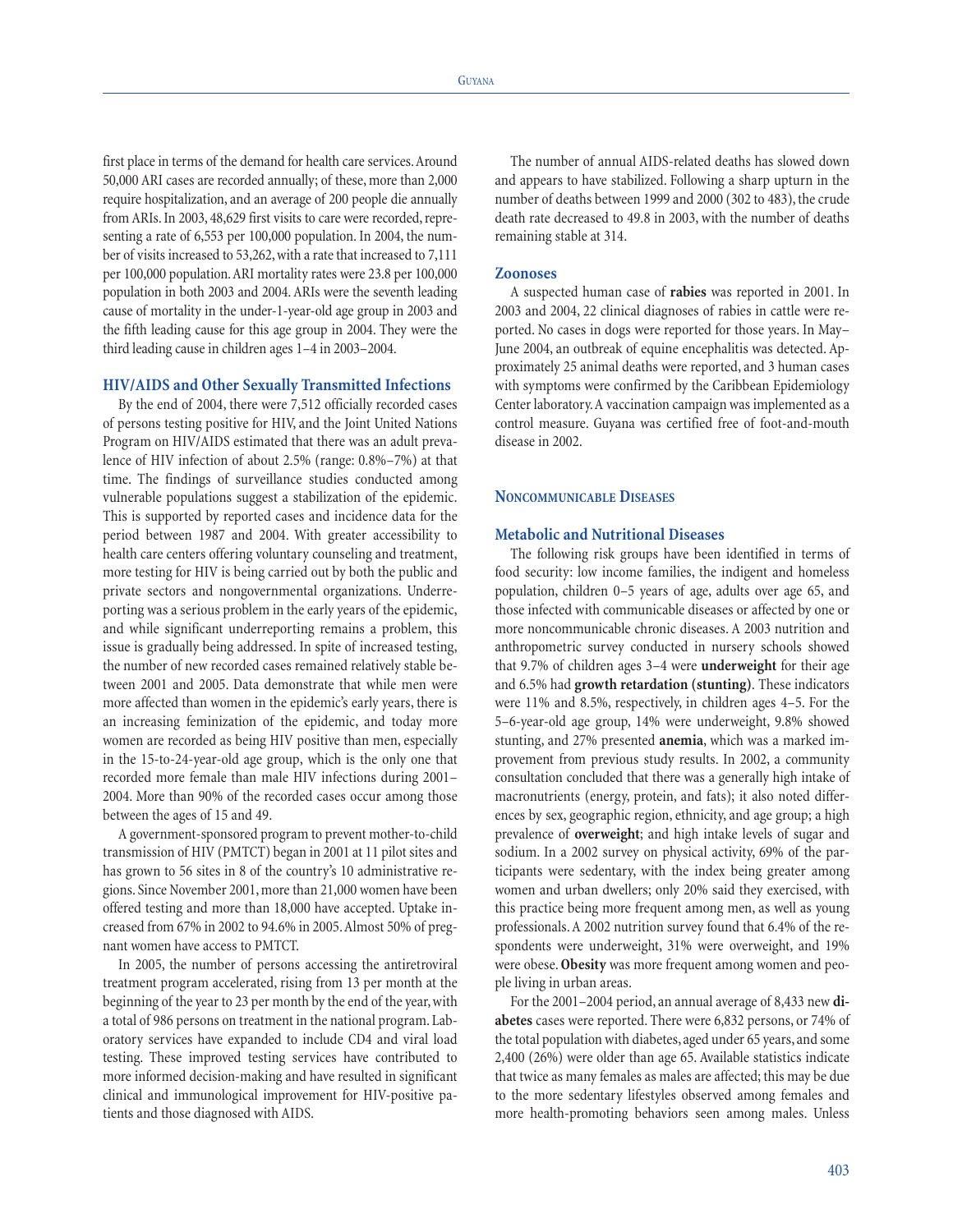effective prevention strategies are implemented, the incidence of diabetes in Guyana will continue to rise, increasing the already high socioeconomic burden on families and the health system.

### **Cardiovascular Diseases**

In Guyana ischemic heart diseases were the second leading cause of death among both sexes. The number of deaths due to this cause was 1,491, comprising 10.3% of all deaths defined by cause for the 2001–2003 period. During the same time, the number of deaths among males from ischemic heart diseases was 866, or 10.4% of all deaths among males defined by cause; for females there were 625 deaths, or 10.1% of all deaths among females defined by cause.

## **Malignant Neoplasms**

The incidence rate of recorded cases of cancer (2,236) for the 2001–2005 period was 301.3 per 100,000 population. The annual incidence rate tended to increase over the period, which can be attributed to improvements in the case registry system. Breast cancer contributed 15.4% of the total incidence, prostate cancer 14.6%, and cervical cancer 12.9%. Other most-frequent cancer types were of the colon, stomach, lung, uterus, and liver, varying from 5.6% to 3.1%. These locations contributed 64% of the total number of recorded cases between 2001 and 2005. Of all the recorded cases, 1,295 (57.9%) were females, reflecting a high number of patients with breast and cervical cancer. The cumulative incidence rates for females were 352.8 per 100,000 population and for men, 251.1 per 100,000 population. Prostate, colon, and lung cancer were most common among males, while breast, cervix, and colon cancer were most common among females.

The cumulative cancer incidence rate in the infant population was very low—20.3 per 100,000 population, with 53 cases—for the 2000–2004 period. The main sites were the bone marrow, kidneys, blood, long bones of the lower limbs, and lymph nodes of the head, face, and neck.

Incidence rates are much higher in some areas than in others; this is particularly true along the coastline. This phenomenon might be attributable to the fact that in some regions health services are of higher quality and the levels of case investigation, diagnosis, and registration are higher in comparison with other lesser-served areas.

#### **OTHER HEALTH PROBLEMS OR ISSUES**

### **Disasters**

A major widespread outbreak of leptospirosis occurred during the extensive flooding in 2005. Based on daily field surveillance by some 40 Ministry of Health mobile medical teams and hospital surveillance, 87 leptospirosis cases were reported. To prevent the disease's further spread, the Ministry provided weekly doxycycline prophylaxis for three weeks to the entire age-appropriate

population. There were 23 confirmed leptospirosis deaths registered during the flood disaster. There were 12 other deaths due to the flooding.

# **Environmental Pollution**

Due to the agricultural sector's high economic importance and its continued growth, the use of pesticides predominates and is consistently increasing as synthetic chemical pest control is promoted to enhance productivity. There is growing concern in the Ministries of Health, Agriculture, and Labor regarding the magnitude of acute pesticide poisonings. A 2005 workshop highlighted several occupation-related problems, such as the lack of safety education and use of protective equipment, the persistent use of various highly toxic pesticides, and the scarce resources available with which to implement regulation. A 2000 survey found that 66.9% of suicides are committed via ingestion of liquid poison, which is the predominant method chosen in heavy agriculture areas. Little is known about domestic poisonings and environmental exposure to pesticides.

Gold mining also impacts negatively on the physical and human environment due to traditional mining practices. Empirical surveys conducted during the mid-1990s confirm mercury contamination of soils, river sediments, rivers, fish, and residents of hinterland communities in both mining and adjacent nonmining areas. A major obstacle is that mining is a hinterland activity, thereby complicating environmental monitoring efforts for the Environmental Protection Agency (EPA) and the Guyana Geology and Mines Commission (GGMC), the agencies charged with the regulation of mining activities. The principal factors associated with elevated mercury levels include the lack of use by miners of specialized equipment designed to trap mercury vapor in the mines; amalgam burning and improper mercury storage in the home, which affects the health of miners' families; diet (consumption of fish three or four times weekly); and length of residence in a mining or adjacent non-mining community (residents of more than five years were seven times more likely to have mercury levels above 10 ppm). Goldsmiths also exhibit symptoms of mercury contamination due to inadequate use of safety gear, insufficient knowledge about chemicals and materials used in the workshops, and lack of adequate ventilation systems. Mercury exposure is significantly associated with hearing loss and paresthesia. There is no association between mercury concentration and sex or age.

# **Oral Health**

In 2005, 73,309 patients were seen nationwide in the public health system by a total workforce of 110 comprised of 22 dentists, 1 maxillo-facial specialist, 24 dental aides, 32 dentexes, 15 administrative and support staff, and 16 community dental therapists providing primary oral health services to schoolchildren and communities. Clinical preventive procedures, such as tooth cleaning, polishing, and topical fluoridation, have continued to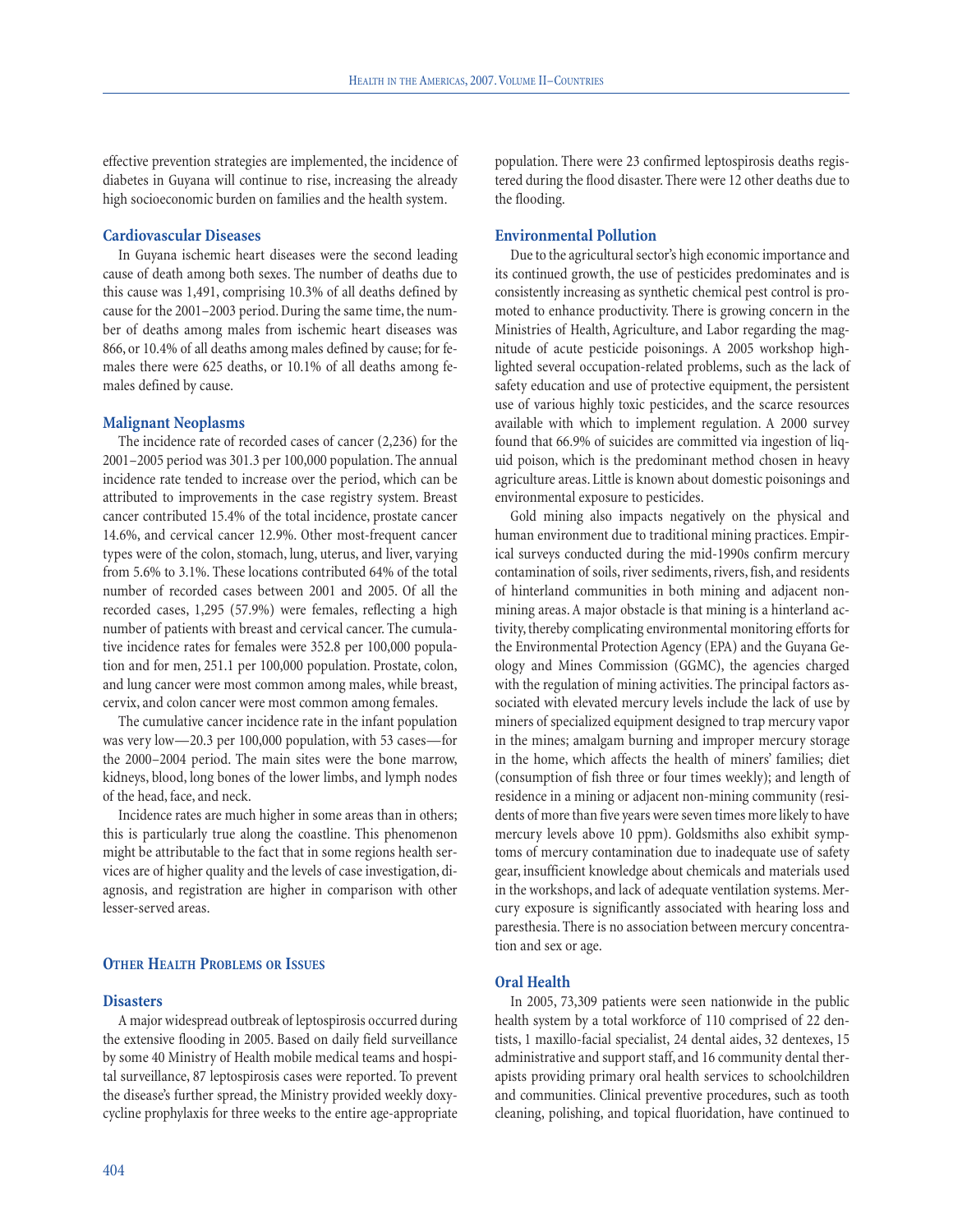increase. Of importance was the introduction of pit and fissure sealants in Georgetown to prevent dental caries. The delivery of restorative care (tooth fillings) continued to grow, nationwide, with a total of 13,013 teeth filled in 2005, compared with 10,500 in 2004 and 6,774 in 2003. Health promotion continued to be a major focus; over 40,000 pupils nationwide were exposed in the classroom to relevant oral health messages; and mass promotion during Oral Health Month was sustained and consolidated in the administrative regions.

Schools and community outreach clinics have remained two key strategies to reach persons in need of dental care. The Rotary Club of Georgetown Central's School Program Mobile Unit allowed over 6,000 children of Regions 3 (Essequibo Islands-West Demarara) and 4 (Demarara-Mahaica), the latter of which includes Georgetown, to receive free dental care, including tooth extraction, prophylaxis, and fillings.

Efforts continued on the consolidation of the public oral health workforce with the recruitment of more dentists and the training of 27 dental auxiliary personnel. In May 2005, consolidation of cross-infection control in government clinics was achieved with the delivery and distribution to various clinics, including regional/district clinics, of 15 autoclaves.

The shortage of preventive/restorative materials and supplies has persisted, with no procurement made in 2005. At the same time, the absence of electricity in some isolated locations and the scarcity of portable generators have impeded the delivery of preventive and restorative care during outreach visits to rural and hinterland areas.

There are no available data on oral health in the private health sector.

# **RESPONSE OF THE HEALTH SECTOR**

## **Health Policies and Plans**

The overall objectives of the National Health Plan 2003–2007 are to improve the nation's health; to support the Poverty Reduction Strategy, the goals of the National Development Strategy, and the MDGs; and to achieve good value for money in the health sector. The National Health Plan focuses on the modernization and rationalization of health services, the decentralization of public health programs to Health Management Committees as semiautonomous providers, the establishment of workforce development and human resources management systems, and the implementation of a national quality framework.

The Plan identifies the following national priority programs: family health, communicable diseases, STI/HIV/AIDS, chronic noncommunicable diseases, oral health, and environmental health. Between 2003 and 2005, the Ministry of Health drafted a number of specific national policies, plans, and strategies to address priority health areas. They include the National Strategic Plan for the Reduction of Maternal and Neonatal Mortality in Guyana, the National Mental Health Policy and Plan, the National Framework for Quality Care, the National Nursing Strategy, the National Blood Transfusion Policy, the National Strategy for Blood Safety, the National Plan for HIV/AIDS, and the Patient Charter of Rights and Obligations.

The Regional Health Authorities Act for the decentralization of services management, the Ministry of Health Act, and the Pharmacy Practitioners Act were passed during the 2003–2005 period. In addition, the Health Facility Act, indicating minimum standards for public and private health care facilities, was prepared by the Ministry of Health; the Water and Sewerage Act was passed in 2002; and the draft of the Health Protection and Promotion Act was submitted to Parliament by the Ministry of Health in 2005.

#### **Organization of the Health System**

The main public institutions in the health sector are the Ministry of Health and the Ministry of Local Government and Regional Development. The overall responsibility for the population's health rests with the Minister of Health as the Ministry of Health's political head. The Permanent Secretary is the accounting officer and administrative head of the Ministry. The Chief Medical Officer oversees all technical and professional aspects. The Ministry of Health's sectoral responsibilities include policy formulation, standard setting, monitoring, evaluation, and the implementation of vertical programs. The Ministry of Local Government and Regional Development is responsible for financing and providing services at the regional level through the Regional Democratic Councils. The Ministry of Health provides technical support and some of the human resources to this effort. The private sector functions independently, but there is legislation through the Private Hospitals Act that provides for the licensing of private hospitals. Nongovernmental organizations are actively involved in services delivery, especially in the area of HIV/AIDS.

The Ministry of Health includes several entities with regulatory responsibilities. The Pharmacy and Poisons Board regulates pharmacies and pharmaceuticals, while the Government Analyst/ Food and Drug Department is the regulatory authority for various aspects of food and drugs. Laboratory capacity for drug quality monitoring and potable water analysis was recently strengthened. The EPA has overall responsibility for the protection of the environment. The Directorate of Standards and Technical Services is responsible for the development of standards and quality control in clinical, pharmacy, radiography, laboratory, and blood transfusion services. The Guyana National Bureau of Standards regulates laboratories and blood banks, and preparations for accreditation of laboratories are in place. The professional councils (medical, dental, nursing, and pharmacy) regulate professional health practice, and continuing medical education is required for the annual registration of doctors. The Ministry of Health has a drug formulary and an Essential Drugs List, which is regularly updated.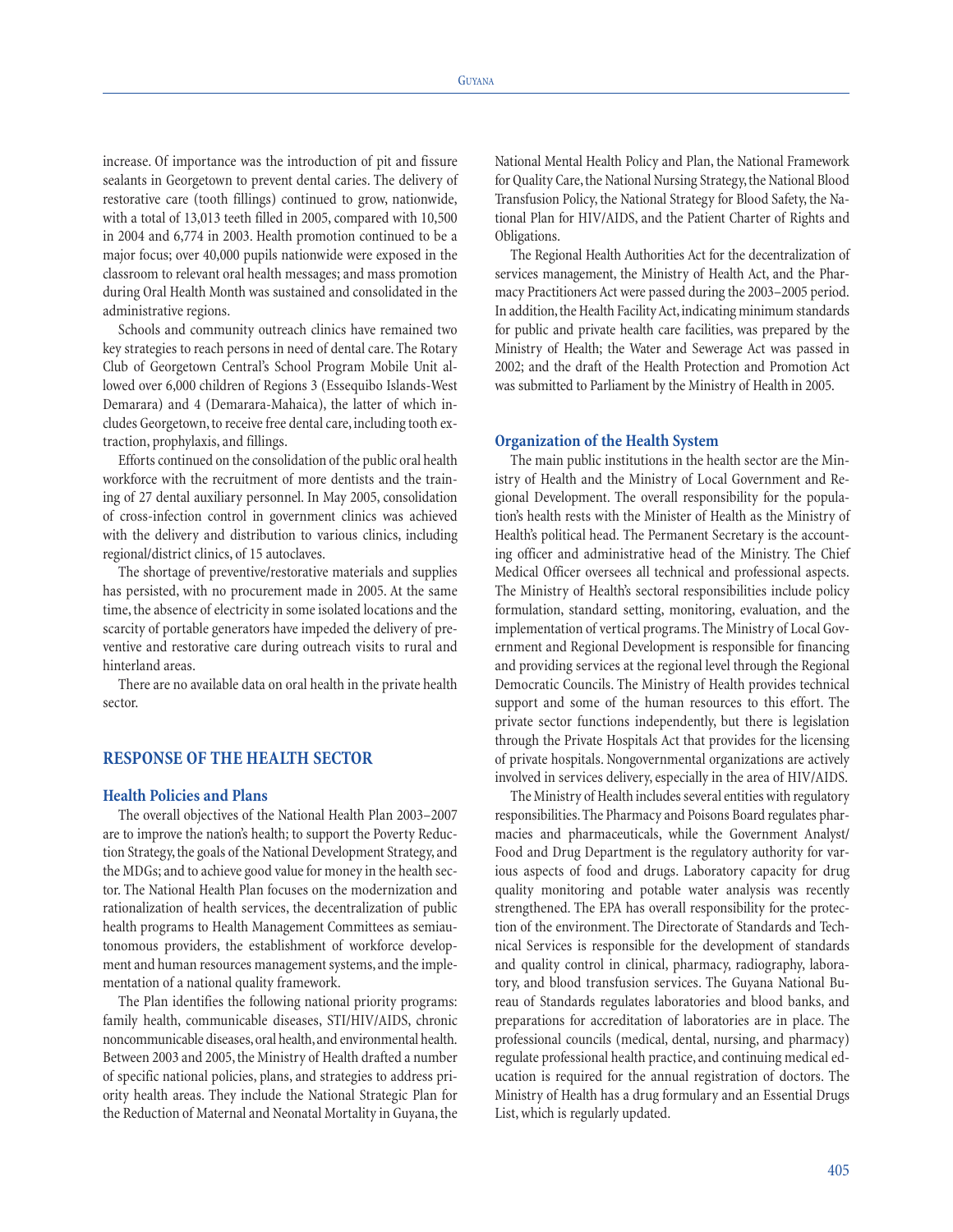The structure of Guyana's public health care system is highly decentralized.Administrative control over health resources in the regions rests with the Regional Executive Officers of the 10 Regional Democratic Councils (RDC). Each RDC has a Regional Health Officer who reports administratively to the Regional Executive Officers, but receives technical and professional guidance from the Ministry of Health. Experiences over the past decade have shown that the necessary health management skills available at the regional level are limited. The national referral hospital in Georgetown functions under the Public Corporation Act as a semiautonomous body with its own board.

The St. Joseph Mercy Hospital is a private facility that also offers treatment and care under the Ministry of Health's program. Care and treatment are offered free of charge to persons living with HIV/AIDS.

Guyana does not have a national health insurance system. The National Insurance Scheme operates a social insurance program for employees. Participation in the Scheme is mandatory for employed persons between the ages of 16 and 60, including the selfemployed. The Scheme provides illness, maternity, medical care, and job-related injury benefits. Medical coverage is provided, on a reimbursable basis, for such selected services as hospitalization, eyeglasses, dental care, surgery, and the purchase of drugs, with limits on the reimbursement amount. Some employers provide additional contributory or non-contributory insurance for their employees. In other cases, individuals purchase health insurance from private insurance companies.

## **Public Health Services**

Guyana's health care system is based on the primary health care principles of equitable distribution of health services, intersectoral collaboration, and community participation. A major challenge is to ensure equitable access to health care for populations residing in small remote riverside and hinterlands settlements and to provide culturally appropriate intervention approaches for a wide range of ethnic groups. In collaboration with the Ministries of Amerindian Affairs and of Local Government and Regional Development, the Ministry of Health introduced the concept of community health workers (CHWs) in the late 1980s to strengthen the link between isolated villages and the formal health care system. Operating from small health posts, CHWs are often the only locally available health worker, forming a bridge with other levels of care. They are trained and supported by the Ministry of Health to provide community health promotion education and simple treatment and medications for common illnesses, in addition to child vaccinations.

The Ministry of Health is collaborating with donor agencies and the Pan American Health Organization (PAHO) to implement a lymphatic filariasis national elimination plan. The main strategies are public education, collaboration with salt manufacturers in the distribution of DEC-fortified salt, community-mapping, and use of a more rapid diagnostic procedure for surveillance. After two years of preparation, DEC salt was launched in July 2003 with financial support from the Bill and Melinda Gates Foundation.

The Partners for Parasites Control was formed in 2001. Its participants include the PAHO/WHO Member Governments of countries in which helminthic infections are endemic, the United Nations Children's Fund, WHO, World Food Program, World Bank, universities, philanthropic foundations, and pharmaceutical companies. In May 2001, WHO World Health Assembly Resolution WHA 54.19 endorsed a strategy for the control of schistosomiasis and soil-transmitted helminths in high transmission areas. One of WHO's targets is the "regular treatment of at least 75% of all school-age children at risk of morbidity for schistosomiasis and soil-transmitted helminth infections by 2010."A draft proposal for the National Deworming Program for school-aged children was written in 2005 for implementation during 2006–2007.

As regards the country's HIV/AIDS program, treatment with antiretroviral medications (ARVs) commenced in April 2002 at one treatment center (the GUM Clinic). At the end of 2005, there were eight public health centers offering treatment and care, including the provision of ARVs and CD4 testing. Private physicians and hospitals also provide treatment, but these private arrangements have not yet become part of the national surveillance system.

A National Diabetes Strategic Plan has been developed with the aim of diabetes prevention, improving diabetes care, and decreasing the disease's burden in Guyana. The Plan describes priority areas for action in the current health care system; proposes goals, rationales, objectives, and evaluation measures for each of the areas; and provides an overall framework to guide diabetes prevention and control efforts for the 2007–2015 period.

The Government's water and sanitation sectoral strategy seeks to improve service level, increase efficiency, and achieve financial sustainability. Following initiation of GWI's five-year performance-based management contract in January 2003, considerable progress has been made towards implementing key institutional and regulatory water and sanitation reforms. The Public Utilities Commission, established as an independent regulatory body for the sector, requires capacity-strengthening to perform its functions. The National Water Council is not yet operational. The Ministry of Health and EPA have signed a Memorandum of Understanding to jointly develop water quality standards. At the same time, GWI, under license from the government, is required to supply safe drinking water in accordance with WHO standards. With PAHO support, the Ministry of Health plans to implement a region-by-region Water Safety Plan in Guyana.

Regarding the institutional framework of the solid waste management sector, the main stakeholders are the Georgetown Mayor and City Council, the other five existing municipalities (New Am-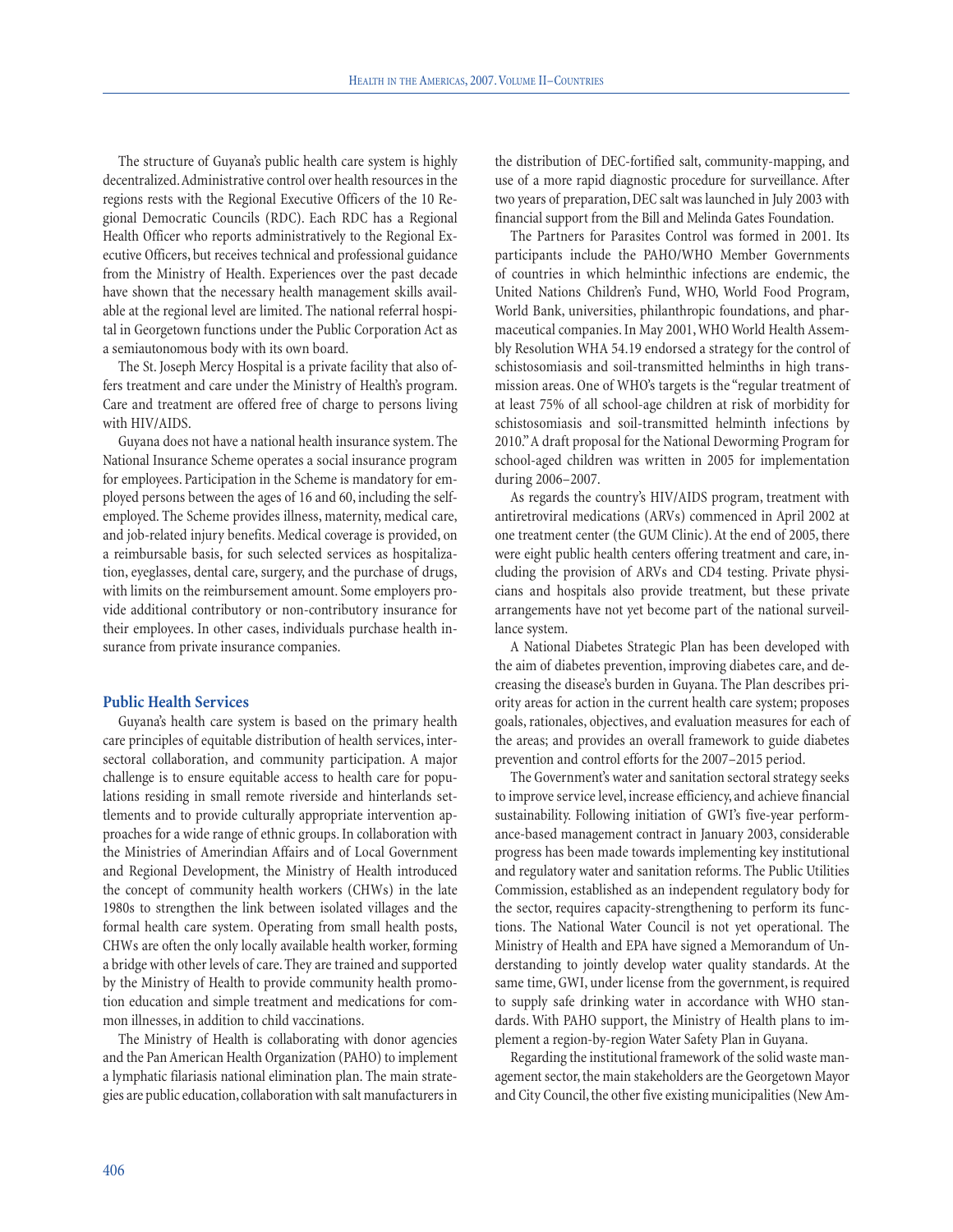# **Prioritizing Equitable Environmental Services for All Guyanese**

The Government of Guyana is giving priority to improving water and sanitation. The challenge is formidable, in large measure because of the population's geographic distribution and the state of the infrastructure. Nine in 10 Guyanese live in a narrow strip along the coast and one in five resides in the coastal capital of Georgetown; the remainder lives in the mostly remote underserved rural hinterland. Urban dwellers have significantly greater access to both water and sanitation services, although water quality throughout the country falls short of the minimum quality levels recommended by WHO. To redress these deficiencies, the Government passed a Water and Sewerage Act in 2002 and subsequently launched a National Health Plan for 2003–2007 that identifies environmental health as a key target to address.

sterdam, Corriverton, Anna Regina, Rose Hall, and Linden), and the NDCs. At the national level, entities involved in solid waste management are the Ministries of Health, Local Government and Regional Development, and Finance, along with the EPA. Nongovernmental organizations and private contractors also play important roles in this sector.

Policy-making is a shared responsibility between the Ministry of Health and the Ministry of Local Government and Regional Development. The Ministry of Health and EPA share responsibility for the public health and environmental aspects of solid waste management. Through its Environmental Health Unit, the Ministry of Health is responsible for approving sanitary facilities and providing guidance to households, municipalities, industries, and other groups regarding adequate solid waste collection and disposal. The Ministry of Local Government and Regional Development is responsible for formulating national policy on solid waste management and providing financial support to municipalities and NDCs.At the current time, however, this institutional framework is not adequately coordinated and needs further strengthening. The Ministry has released a draft national solid waste policy, but institutional weakness has impeded the implementation of a technically sound and publicly supported policy.

The 2004 Sectoral Analysis of Solid Waste showed that many municipalities have deficient solid waste collection systems. Although coverage varies from 62% to 100%, the frequencies of collection rarely exceed the once-a-week minimum standard, and treatment/sanitary disposal is only performed on special restricted wastes.

It is estimated that 102,900 metric tons/year of solid waste will require adequate solid waste disposal if collection is to cover the entire population. However, only 63,700 metric tons of waste are deposited at the main landfill annually. The waste not delivered to the landfill is burned, buried, or disposed of in empty lots, canals, and approximately seven community dumpsites. There is no information on solid waste management in areas outside the capital city.

While the municipality of Georgetown possesses a Solid Waste Management Program, the other five municipalities have weak technical, administrative, and financial capabilities that are reflected in their inadequate waste collection and disposal. There are no recycling and composting activities in the country.

Special wastes, such as those from hospitals and slaughterhouses, are treated by burning, either in the open air in most municipalities or in a highly inadequate incinerator located in Georgetown. Since none of the methods are acceptable, there is an urgent need to implement technically sound and sustainable methodologies for hazardous wastes disposal.

There are several national initiatives under way to address the issue of mercury contamination and the destructive nature of mining activities. One notable example is the Guyana Environmental Capacity Development Mining Project aimed at strengthening the environmental management capacities of key stakeholders in the mining sector.

Air pollution has not been a priority issue in Guyana, though pollution from bauxite mining leads to chronic obstructive lung diseases among residents of mining and nearby communities.

The Veterinary Public Health (VPH) Unit of the Ministry of Health is responsible for setting standards and for monitoring, inspecting, and certifying the quality and safety of the production, processing, and distribution of all meat, seafood, milk, and related products, whether these are destined for local consumption, imported, or prepared for exportation. The Ministry of Health's Environmental Health Unit is responsible for ensuring that proper standards are maintained by regional-level food protection and control services. Food service inspections are carried out by Environmental Health Officers attached to municipalities and regional health departments.

The VPH Unit works in collaboration with the Ministry of Agriculture to establish and maintain epidemiological surveillance of zoonoses and minimize risks through appropriate disease control and eradication measures. The Unit also collaborates with the Environmental Health Unit; EPA; Georgetown's Mayor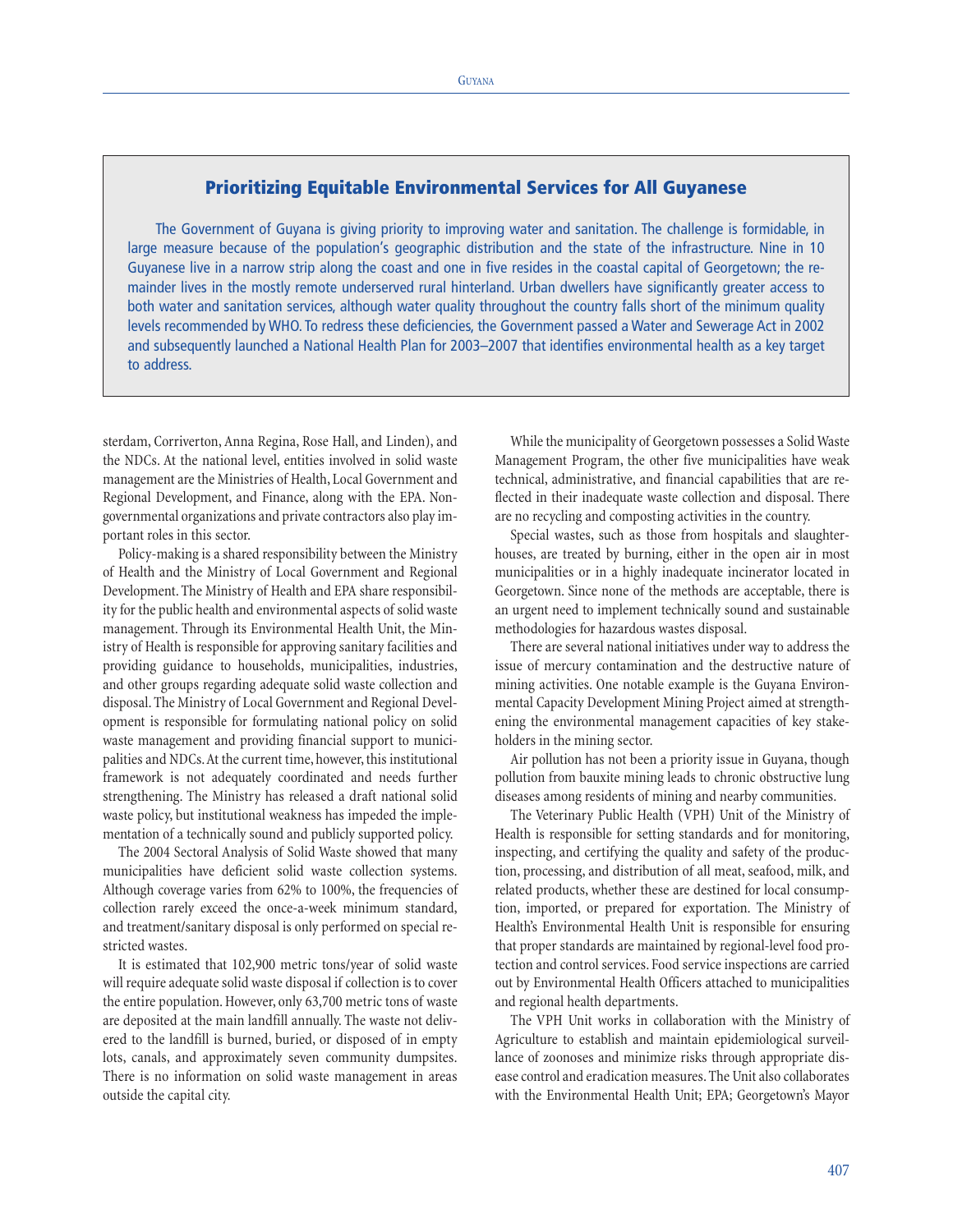and City Council; other Town Councils; Government Analyst/ Food and Drug Department; Institute of Applied Science and Technology; Ministry of Fisheries, Crops, and Livestock; and the Guyana National Bureau of Standards. Collaborative efforts include providing prophylactic treatment to susceptible animals, raising public awareness, environmental monitoring, and inspection of supermarkets and marketplaces. There is also sharing of technical information, regulations, and laboratory facilities among these agencies. The VPH Unit establishes and maintains surveillance management over animal-derived foods and the detection of waterborne diseases; it also educates food handlers and processors about their important role in food protection and safety during all activities leading up to the consumer. Sanitary inspections and monitoring of fishing vessels are conducted twice annually. Implementation of the quality and safety assurances action plan for small- and medium-sized fish plants continues, and there is daily monitoring and evaluation of landing dock sanitary conditions and of raw fish products at the four major seafood establishments by VPH Unit inspectors.

Personnel assigned to landing dock sites and other fishing personnel received training on proper fish handling, and improvement of health facilities at these locations was carried out jointly with the European Union and the Caribbean Program for Economic Competitiveness. The VPH Unit provided training to seafood processors, landing site personnel, and fish handlers on Good Manufacturing Practices, Sanitation Standard Operating Procedures, and Hazard Analysis Critical Control Point systems, as well as orientation on new fishery regulations.

The VPH Unit and Guyana National Bureau of Standards held a joint meeting with poultry producers on the implementation of two poultry standards: Specifications for Poultry Meats and Poultry Products and Grading and Quality Requirements for Table Eggs.

The VPH coordinated a Food and Agriculture Organization project on the strengthening of the food control system in Guyana in which the Ministry of Agriculture serves as the implementing agency and the Ministry of Health as project coordinator. Technical work continued with the Guyana National Bureau of Standards to develop food standards.

A Healthy Market Project was initiated in 2005 with the Mayor and City Council of Georgetown for a small public market located on the capital's outskirts serving a diverse community of primarily medium to low income earners. A task force was established among stakeholders, including government and nongovernmental organizations, vendors, and private sector representatives, to address food safety, water, and sanitation issues.

Since its creation in October 2005, the National Committee on Influenza Preparedness has monitored the global spread of avian influenza. Led by the Ministry of Health, the Committee's other members include the Ministries of Agriculture, Home Affairs, and Education; University of Guyana; and Guyana Poultry Association, among others. The National Influenza Preparedness Plan focuses on minimizing and/or eliminating unwanted and unforeseen social disruption and economic consequences resulting from any possible pandemic influenza outbreak and on maximizing the effectiveness of the national response. As part of this effort, the national communication plan targets the general public, mass media, health workers, schools, workplaces, ports of entry, and communities. The Committee networks with other countries in the Region of the Americas to share information, identify funding sources, and establish a working group within the Global Framework for the Progressive Control of Transboundary Animal Diseases, a joint initiative of the Food and Agriculture Organization and the World Organization for Animal Health.

In response to the heavy flooding of early 2005, a Health Task Force was formed by the Ministry of Health in an effort to prevent the outbreak of diseases. The health response was guided by a syndromic surveillance system specially implemented during the flood. In February 2005, the Ministry introduced a mass chemoprophylaxis campaign, delivering some 450,000 courses of doxycycline (200 mg/day for 5 days) to residents of flood-affected areas. The local media reinforced this effort with comprehensive disease prevention messages targeted to vulnerable communities. Syndromic surveillance case report forms were revised to identify possible cases, and persons hospitalized with suspected leptospirosis were interviewed to assess clinical presentation and possible risk factors associated with the disease.

More than 5,000 persons were housed in 45 shelters run by the Guyana Defense Force (GDF), the Guyana Relief Council, and private organizations, with support from the World Food Program, Red Cross, and civil society and religious organizations such as Rotary Clubs. The Joint Services (JS) command center provided more than 146,000 hot meals, and more than 78,000 food hampers were distributed by government workers; 6,000 hampers were delivered to 22 mosques by the Central Islamic Organization. The Ministry of Health, JS, private contractors, Oxfam International, and international agencies supplied potable water to the affected communities through a network of water tanks, bottled water supplies, and community standpipes. The Ministry of Health and EPA organized an emergency water monitoring exercise to ensure safe water distribution. The GDF and Red Cross distributed 32,613 cleaning kits, which included soap powder, a scrub brush, washing soap, and bleach. Solid waste and sanitation responses were coordinated by a task force including the Ministry of Health, Ministry of Local Government and Regional Development, and the Georgetown Mayor and City Council. The relief assistance response from the international community was swift and amounted to greater than US\$ 3.7 million.

### **Individual Care Services**

Health services in the public sector are provided through a five-tiered, upward-moving referral system. Level I includes 188 health posts; level II, 136 health centers; level III, 20 district hospitals; level IV, 4 regional hospitals; and level V, the Georgetown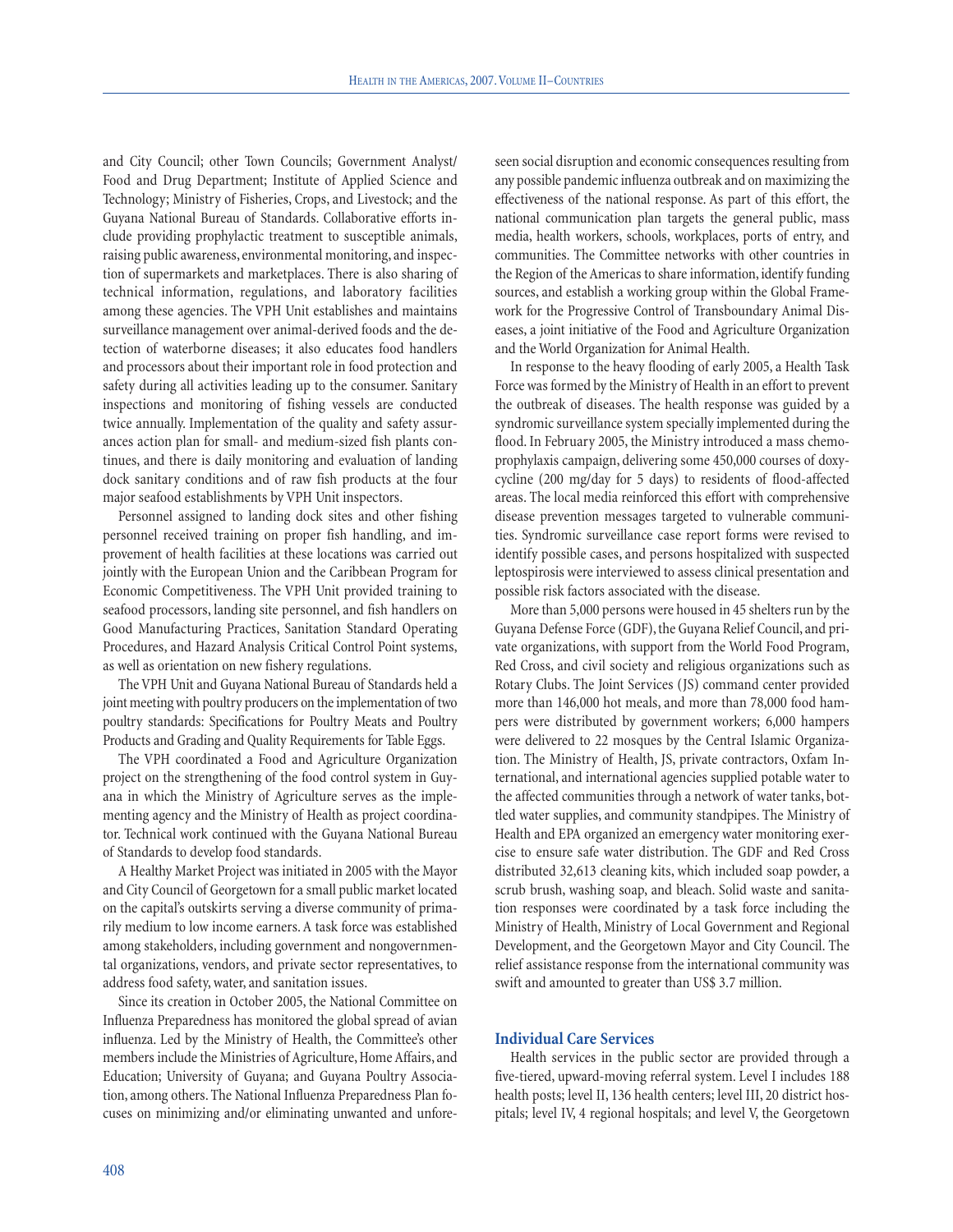Public Hospital Corporation, which serves as the general hospital for the capital and surrounding areas and as the tertiary referral hospital for the country as a whole. Other level V care facilities include the national psychiatric hospital, the leprosarium, and the geriatric hospital. In the private sector, five hospitals and a variety of health and diagnostic centers and pharmacies exist. The vast majority of private facilities are located in Georgetown and other urban centers. There are 4.23 hospital beds per 1,000 population (3.77 in the public sector and 0.46 in the private sector). There is no organized ambulance service for the general population. The Georgetown Public Hospital Corporation, all of the regional hospitals, and some of the private hospitals provide ambulances for patient transport. Some private security firms also provide hospital ambulance services to their clients.

Public sector laboratories are located at the Georgetown Public Hospital Corporation, the four regional hospitals, and most of the 20 district hospitals. There are a limited number of private independent laboratories, some of which are combined with diagnostic imaging services. The National Blood Transfusion Service (NBTS) is governed by a semiautonomous board. In 2005, about 5,526 units of blood were collected countrywide; this filled approximately 64% of physicians' requests. In 2005, the NBTS, with support from the Red Cross, collected 82% of the blood supply, while the regional hospitals collected 13% and the private hospitals 5%. The NBTS tests all the units issued for transfusion for HIV, HBV, HCV, syphilis, and malaria. There is no screening for Chagas' disease.

Pursuant to the 2003–2007 National Health Plan, in 2004 the Ministry of Health's Division of Disability and Rehabilitation Services created a strategic plan to develop strategies for the provision of preventative, therapeutic, and rehabilitative services to the population. The Rehabilitation Services Program is comprised of the following components or sub-programs: Administration, Regional Physiotherapy, Occupational Therapy, Speech Therapy, Audiology, a home for the blind, and the National Vocational Training Center. Staffing in the rehabilitation services has been hampered by a high attrition rate of physiotherapists and assistants. The current profile indicates that services are mainly centrally based; the greatest proportion of the staff are mid-level workers known as Rehabilitation Assistants and Audiology Practitioners. There are a limited number of professional staff, mainly physiotherapists, the majority of whom are non-nationals. In 2004, there were 41 vacant positions, of which 52% were for technical personnel.

## **Health Promotion**

Guyana's health promotion framework is based on the Caribbean Charter for Health Promotion. At the same time, the new directions called for in the Bangkok Charter for Health Promotion (2005)—including greater policy coherence and the creation of partnerships across government sectors, the private sec-

tor, and civil society—continue to be progressively integrated into national development programs at the ministerial level.A diversity of multisectoral alliances have been established among public and private agencies and faith- and community-based organizations.

Within the Ministry of Health, health promotion strategies have been mainstreamed into the program areas of communicable and noncommunicable diseases, immunizations, maternal and child health, integrated management of childhood illness, adolescent health, and STI/HIV/AIDS. In addition, policies have been developed and implemented in these areas. In a new initiative, community health advocates were introduced to the health system following training in the early detection of diseases and in health promotion and prevention techniques that will allow them to address community health concerns such as diabetes and hypertensive diseases.

The Healthy Municipalities and Communities Program continues to expand with the inclusion of new communities in the hinterland and the establishment of health promotion committees tasked with developing, coordinating, and supporting various healthy setting initiatives in remote areas populated primarily by Amerindian groups. The health concerns of hinterland and suburban communities alike are increasingly being addressed through new intersectoral collaborations that enable the Program's strengthening.

The Ministry of Health established a Health Promotion Unit within the Adolescent and Young Adult Health and Wellness Unit to coordinate health promotion and healthy setting programs within the Ministry, and to support the Health Sciences and Education Division, focusing on addressing the determinants of adolescent health, particularly tobacco control and accidents and injury prevention. Health promotion in school curricula has been adapted by the Ministry of Education as a complementary framework for its Education for All by 2015 mandate. This has facilitated rapid assessments of schools conducted by teachers, students, parents, and other school community partners, as well as the development of action plans and the mobilization of resources to address the issues identified.

The Adolescent and Young Adult Health and Wellness Unit holds direct responsibility for the Ministry of Health's School Health Program, which is divided into two sub-programs; the first targets nursery and primary schools for children ages 3–12, and the second targets secondary and tertiary institutions with students ages 12 and over. In the latter case, a nationwide network of Health Clubs has been formed comprised of teachers and students who jointly address health issues within their individual schools, including tobacco control and reproductive health.

The School Health Program was initiated in 2001 as part of the Caribbean Network for Health-promoting Schools and has been adapted by the Ministry of Health as a strategy to improve the nation's health. Its participants include teachers, students, parents, and other school community partners who have fostered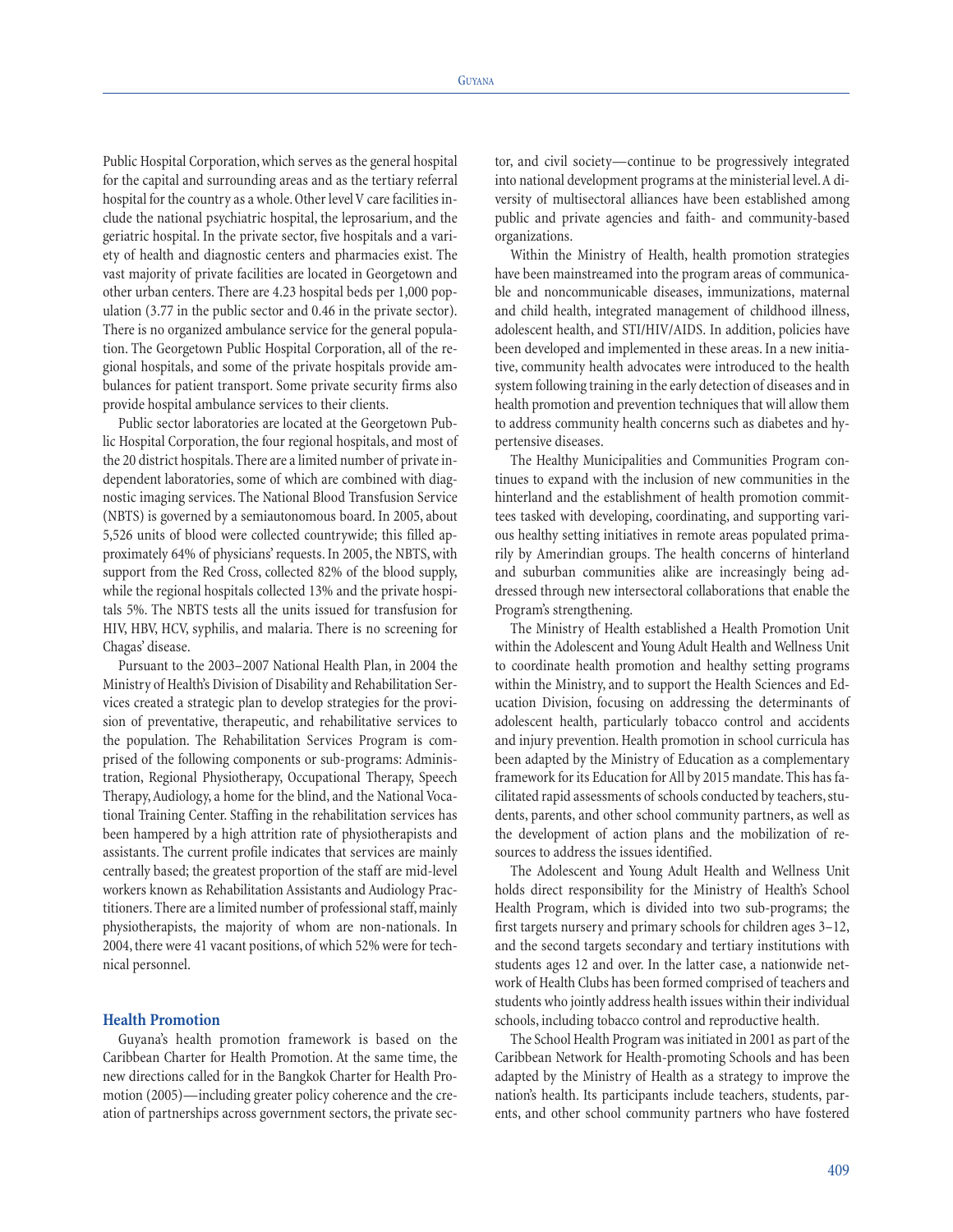recognition of the need for healthy public policies in schools. Among the group's achievements are formulation of a smoke-free schools policy and improvements in facilities in 35 schools located in areas affected by the 2005 floods.

A school-based Vision Screening Program was developed with the goal of reducing childhood blindness due to uncorrected refractive errors. Teachers, health care workers, and parents were trained to conduct screening activities at their respective schools. Referrals and assessments were made primarily at the Georgetown Public Hospital Corporation. Of 2,428 students screened during the 2005–2006 school year, 262 were referred for further assessment, and 36 of the 191 seen were prescribed eyeglasses and corrective lenses. This experience has provided valuable input for the implementation of other basic screening programs in auditory and oral health.

As a result of advocacy surrounding the observance of World Health Day 2004 and its slogan "Road Safety Is No Accident," the Ministry of Home Affairs spearheaded the resuscitation of the National Road Safety Council, which developed a national road safety program based on alliances among governmental ministries, nongovernmental organizations, and the private sector.

#### **Human Resources**

External migration of health professionals—in all categories, including managers and health teachers/tutors—has created a serious workforce shortage in the health care field and placed constraints on health services provision to the population. In the public health sector, vacancy rates range between 25% and 50% in most professional categories.A geographical imbalance of professional staff also exists; 70% of the country's physicians are located in Georgetown, where only 25% of the population resides. For the medical specialties, Guyana relies largely on non-nationals, who fill more than 90% of the medical speciality positions in the public sector.

Another challenge is the low ratio of professionals to nonprofessionals. For nurses, this ratio was 0.60 in 2003 due to a high attrition rate of professional nurses. The professional nursing attrition rate in the public sector in the country's two most populous regions was 13% of the staffing level, while it was only 3%–4% for non-professional nursing. In some instances retired nurses are being rehired. The Ministry of Health has introduced various lowand mid-level cadres as a response to these challenges and as a way to ensure equitable access to care despite limited human resources.

The University of Guyana has a Faculty of Health Sciences with a School of Medicine and other departments which offer Bachelor of Science degrees in medical technology and nursing, and associate degrees in pharmacy, environmental health, and radiography. The University also plans to open a School of Dentistry. There are three public nursing schools—one in Georgetown and one each in the country's two other largest towns (Linden and New Amsterdam)—as well as one private school at the St. Joseph Mercy Hospital in Georgetown.

The Ministry of Health Department of Health Sciences Education trains the lower- and mid-level cadres who serve primarily in rural areas. Training lasts 12–18 months and is provided for rural midwives, x-ray technicians, multipurpose technicians, community dental therapists, laboratory assistants, rehabilitation assistants, environmental health assistants, and for the medex (mid-level physician assistants).

## **Health Sector Expenditures and Financing**

In 2005, total government expenditure in health was approximately US\$ 34.2 million, or US\$ 45 per capita. This represents 7.9% of the total government expenditures (all sectors) and 4.4% of the GDP. Recurrent expenditure of the total government health expenditure was approximately US\$ 29.7 million, or 86.7%, in 2005, and capital expenditure was around 13.3%. Employment costs are about 38% of total government expenditure in health, and drugs and medical supplies are about 20.2%. No recent estimates of the total private expenditure in health are available.

From the recurrent government health expenditure, about 36.7% was allocated to the Georgetown Public Hospital Corporation and about 40% to the Regional Health Services. Most of the Regional Health Services are related to primary health care. However, the expenditure on these services includes an unspecified percentage of spending on secondary health care services that is provided through regional hospitals in some regions. Under the assumption that the expenditure on primary health care is at least one-third of the total expenditure in the regions (both through regional budgets and Regional Health Services), then primary health care expenditure represented at least 17% of total recurrent expenditure (public) in health in 2005, and 8% of the total capital expenditure (public) in health.

Health care is provided free of charge to the public. There are no data or information on financing in the private health sector.

## **Technical Cooperation and External Financing**

The municipality of Georgetown's Solid Waste Management Program has been financed by the Inter-American Development Bank since 2000. In 2005, PAHO provided technical support to the Ministry of Local Government and Regional Development in the development of final disposal/transfer sites of solid waste in the flood-affected areas along the east and west coasts of the Demerara River.

PAHO is also supporting the Ministry of Health in the development of an action plan to enhance the Environmental Health Unit's capacity and to review functions among other agencies in Guyana involved in environmental health issues. The Government Analyst/Food and Drug Department has also received support to